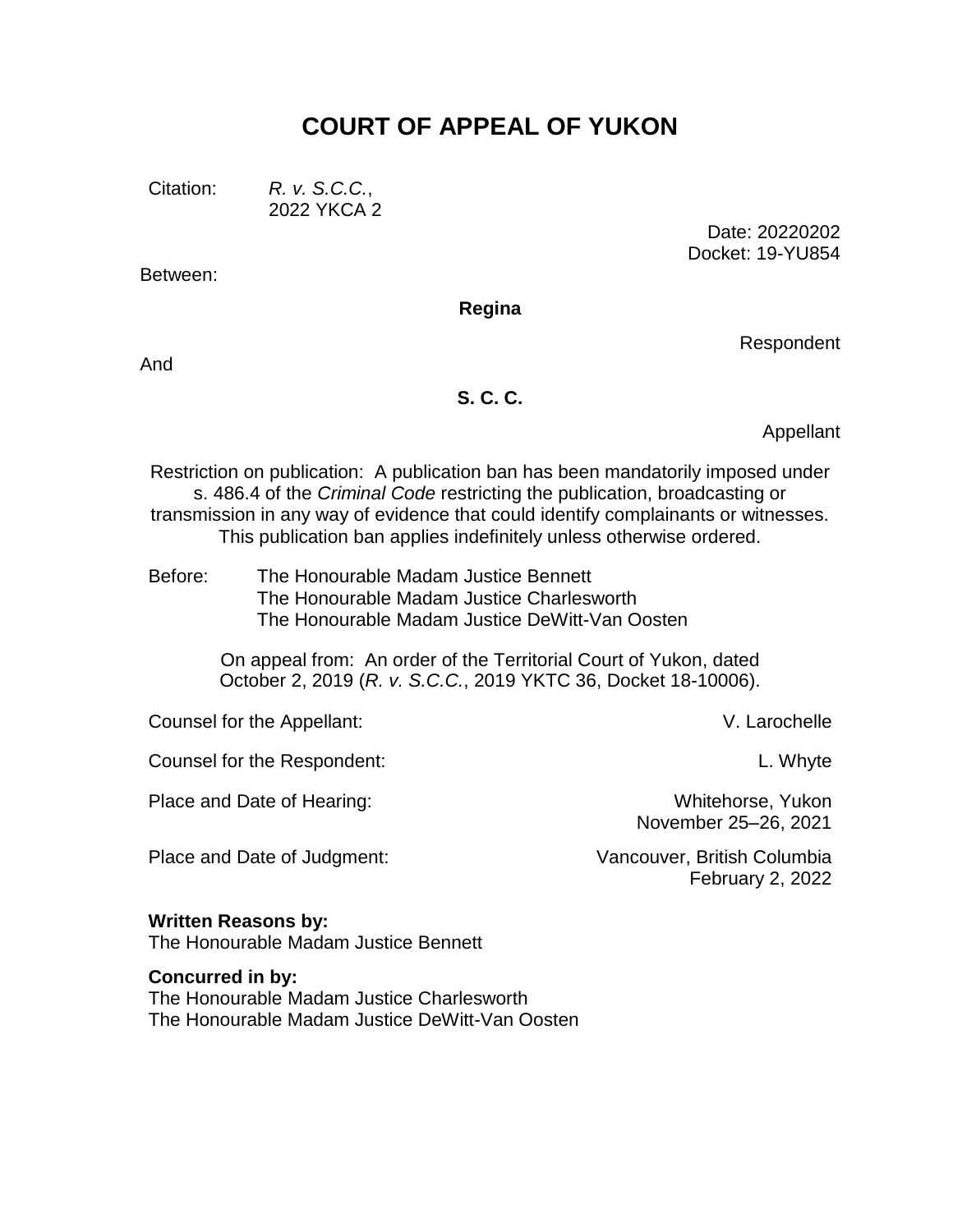#### *Summary:*

*Appeal from conviction for sexual assault. The complainant and appellant had known each other for many years. The complainant alleged that the appellant sexually assaulted her when they were socializing at his house one evening. The appellant denied the allegation. The appellant had been arrested, and gave the police a statement. The statement was used by the Crown in cross-examination without a voir dire to determine voluntariness. The day prior to the trial, defence counsel had advised the Crown that the appellant was not contesting voluntariness, but the judge was not so advised. The appellant's evidence raised concerns in relation to whether the statement was voluntary. The judge accepted the evidence of the complainant, and found that the appellant's evidence was not credible, in part,*  based on the prior statement. Held: Appeal allowed, new trial ordered. The trial *judge erred in not holding a voir dire to determine the voluntariness of the appellant's statement to the police. Although defence counsel waived a voir dire on voluntariness, this waiver was not valid, and there were sufficient red flags with respect to voluntariness, including the appellant's epileptic seizure prior to giving his statement, his lack of memory, and his belief that he had no choice and would be detained if he did not give a statement, that the judge should have declared a voir dire. Section 686(1)(b)(iii) could not apply. The remaining issues, ineffectiveness of counsel and errors in the reasons for judgment, did not result in reversible error.*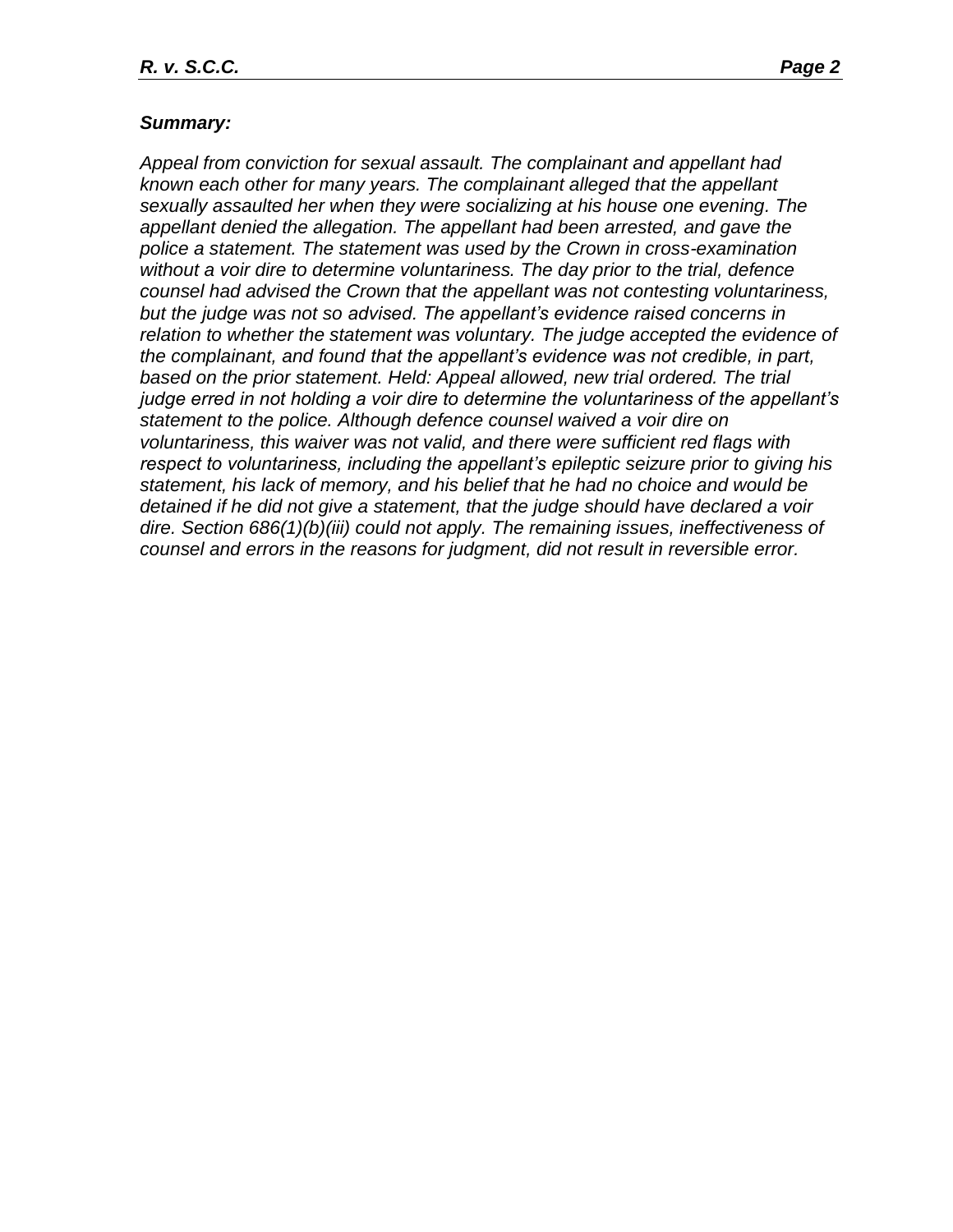| <b>Table of Contents</b>                                                                      | Paragraph |
|-----------------------------------------------------------------------------------------------|-----------|
| <b>BACKGROUND</b>                                                                             | [3]       |
| THE EVIDENCE OF A.B.                                                                          | [6]       |
| <b>EVIDENCE OF S.C.</b>                                                                       | $[14]$    |
| <b>S.C.'S STATEMENT TO THE POLICE</b>                                                         | $[18]$    |
| <b>TRIAL JUDGE'S REASONS</b>                                                                  | [24]      |
| <b>ISSUES ON APPEAL</b>                                                                       | $[25]$    |
| <b>SECTION 276 OF THE CRIMINAL CODE</b>                                                       | [26]      |
| <b>FRESH EVIDENCE ON APPEAL AND THE ALLEGATION</b><br>OF INEFFECTIVE ASSISTANCE OF COUNSEL    | $[31]$    |
| THE FAILURE TO HOLD A VOIR DIRE                                                               | $[59]$    |
| <b>ADMISSION OF S.C.'S STATEMENT TO THE POLICE</b>                                            | [60]      |
| <b>Legal Framework of the Confessions Rule</b>                                                | [60]      |
| <b>Discussion</b>                                                                             | [65]      |
| <b>Application of the Curative Proviso</b>                                                    | $[73]$    |
| <b>GROUNDS OF APPEAL IN RELATION TO THE TRIAL</b><br><b>JUDGE'S REASONS</b>                   | [81]      |
| <b>INEFFECTIVE ASSISTANCE OF COUNSEL</b>                                                      | [94]      |
| i. Good character references                                                                  | [96]      |
| ii. Alleged prior false allegations of sexual assault by A.B. with<br>respect to other people | $[97]$    |
| iii. Allegations that A.B. "came onto" S.C.'s brother, T.J.                                   | $[99]$    |
| iv. That A.B. was seen drinking and partying shortly after the<br>alleged sexual assault      | [101]     |
| v. Failing to consult with the DNA expert with respect to testing<br>A.B.'s tank top          | [102]     |
| vi. Cross-examination and closing submissions                                                 | [103]     |
| <b>CONCLUSION</b>                                                                             | [108]     |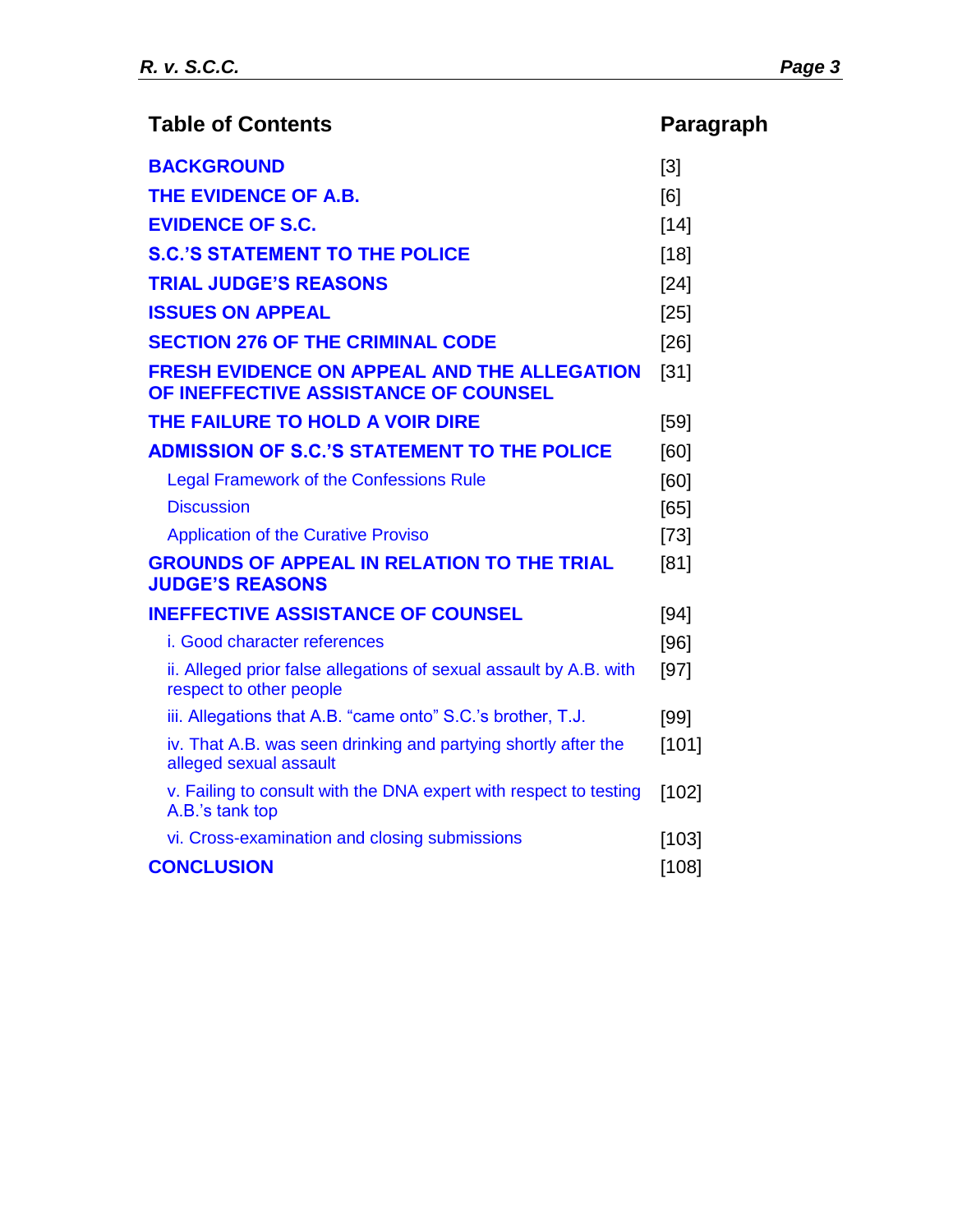# **Reasons for Judgment of the Honourable Madam Justice Bennett:**

[1] S.C., the appellant, is a distant cousin of the complainant, whom I will refer to as A.B. On May 1, 2018, sexual activity occurred between S.C. and A.B. The question at trial was whether the Crown proved beyond a reasonable doubt that A.B. did not consent to the sexual activity in question. The trial judge believed A.B.'s evidence that she did not consent, disbelieved the evidence of S.C. and convicted S.C. of sexual assault. S.C. appeals that conviction.

[2] I would allow the appeal and order a new trial.

# <span id="page-3-0"></span>**Background**

[3] S.C. and A.B. live near each other in a small community in the Yukon. They have known each other for many years, and are distantly related. The two would, from time to time, get together to have a few drinks and play some video games or watch a movie.

[4] Only A.B. and S.C. testified at the trial. The day prior to the commencement of the trial, defence counsel advised the Crown that S.C. would waive the need for a *voir dire* with respect to the voluntariness of a statement he made to the police when he was arrested. The Crown used that statement during cross-examination of S.C.

[5] A forensic DNA report was filed by consent. S.C.'s DNA was found on A.B.'s vaginal swab. A.B.'s DNA was found on a penile swab taken from S.C. on his arrest. Some areas of the front of a tank top worn by A.B. were tested, and no male DNA was discovered.

# <span id="page-3-1"></span>**The evidence of A.B.**

[6] On April 30, 2018, A.B. went to S.C.'s house, expecting the usual evening of pleasant socializing. S.C. lived with his mother and his brother, but both were away at a mining camp. A.B. and S.C. both had quite a few alcoholic drinks.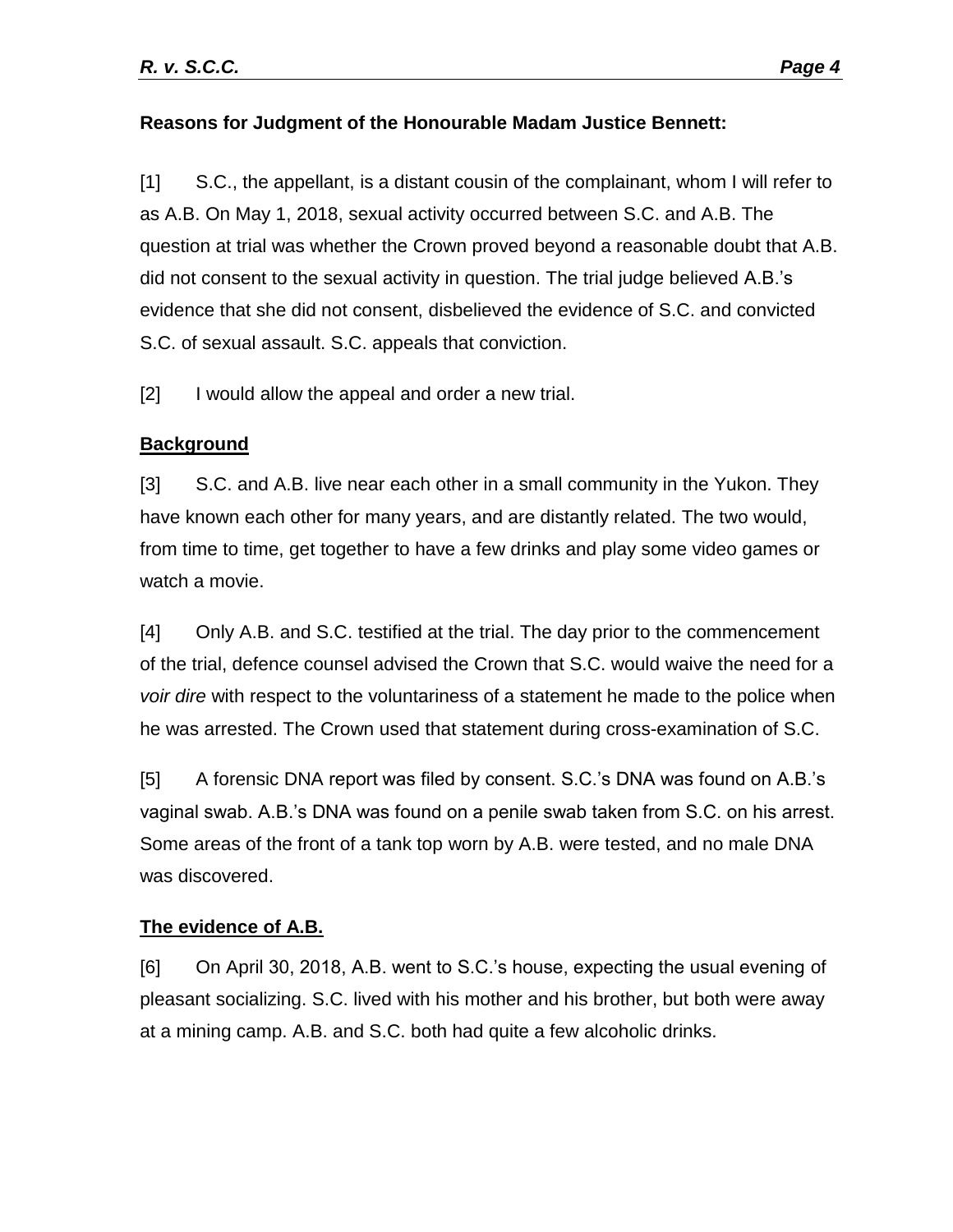[7] A.B. testified that when they were sitting on the couch, S.C. moved towards her, put his hand on her thigh, and moved his hand towards her crotch area. She repeatedly pushed his hand away, but he kept trying to move his hand up.

[8] A.B. testified that that she did not want him to do that because they were cousins; she did not like him "that way"; and she did not want to do "that" at all.

[9] They went into his bedroom to watch a movie, and had more to drink. After a while, he tried to get on top of her and kiss her. She pushed him off and said no. She said she told him they can't do that because they were cousins. They argued back and forth, with S.C. asking her "why".

[10] A.B. said he took off her pants and shirt and got on top of her. She was overwhelmed. Sexual intercourse occurred. She said she was afraid, and froze. She testified that part way through the act, she "got the courage to push him off", said "no, I can't do this", and he got off of her. They then talked about how each had previously been sexually assaulted by relatives. I add, parenthetically, the evidence of prior sexual assaults was initially tendered by the Crown, without the benefit of an inquiry pursuant to s. 276 of the *Criminal Code*, in relation to prior sexual activity.

[11] A.B. felt S.C. understood her and that they connected on an emotional level. She felt that he would listen to her when she said no. She testified that he promised her safety, and that she could sleep there. He gave her some pyjama bottoms to put on, and she fell asleep.

[12] Sometime later, she woke up and realized that she was on her stomach. The pyjamas she was wearing were pulled down and S.C. was having vaginal intercourse with her from behind. She said about 30 seconds later he ejaculated on her back. She did not move, or indicate that she was awake. She heard him leave the room, wash up, and pass out on the couch in the living room. She got up, put on her own pants and ran home crying. Her father called the police.

[13] A.B. acknowledged that she had always heard that S.C. had epilepsy, but she had never seen him have an epileptic seizure, and did not see him have a seizure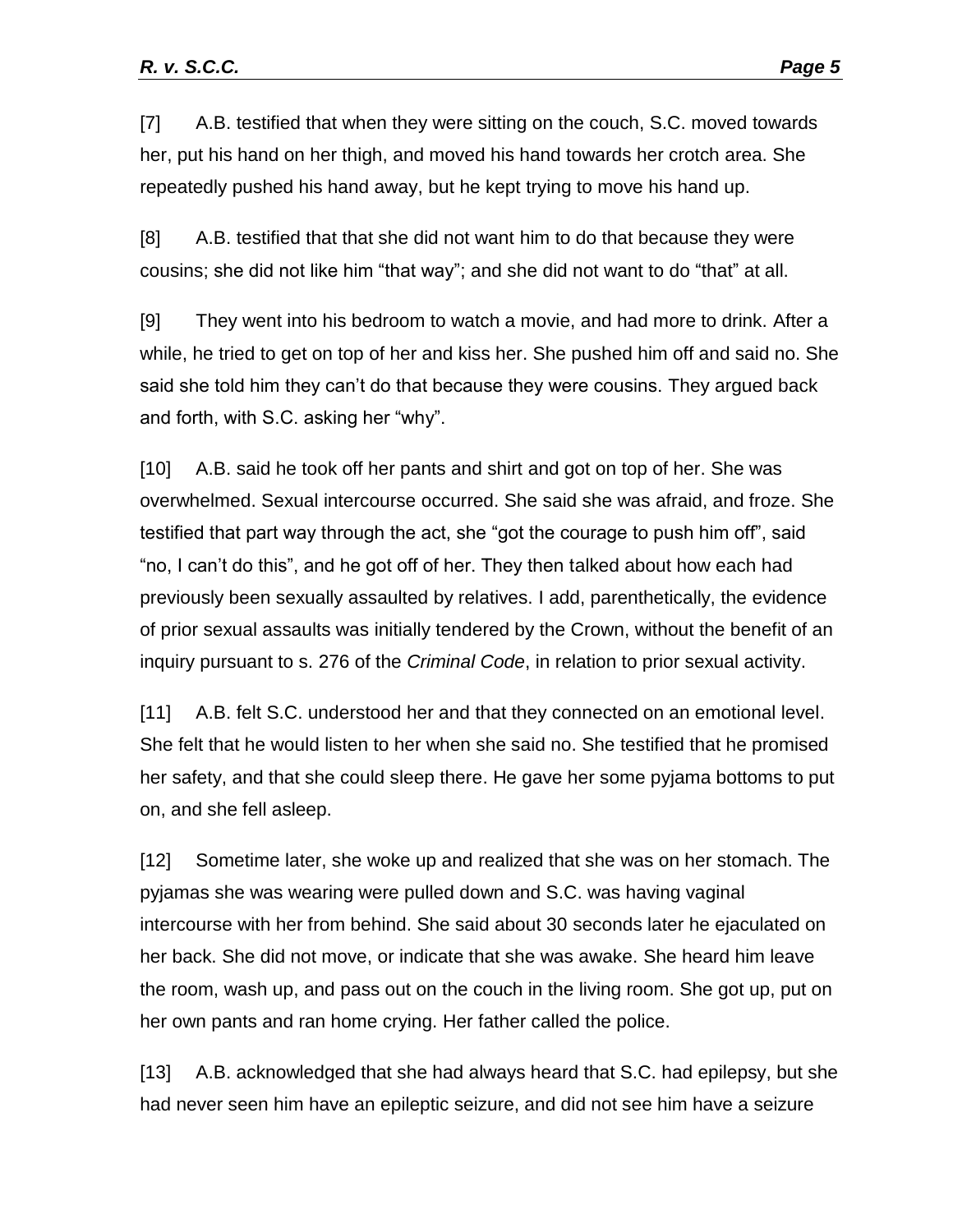that night. She did not recall what top she was wearing, but she did give her clothes, including the pyjama bottoms, to the police. When asked in cross-examination whether she was confused, or had dreamt the second incident, A.B. said that was not possible.

## <span id="page-5-0"></span>**Evidence of S.C.**

[14] S.C. testified that he and A.B. were friends, and that he had known her most of his life. They would "hang out" from time to time as friends. On April 30, he called her and invited her over. A.B. arrived at his home around 8 or 9 p.m. They were drinking and playing video games. Later they moved to the kitchen, drank more and played cards. S.C. testified that it was in the kitchen where A.B. told him she had previously been sexually assaulted, and how it affected her. She was very upset. He denied that he told her he had been assaulted by anyone. Both drank quite a bit of alcohol.

[15] After an hour or so, they moved to his bedroom to watch a movie. S.C. testified that they began kissing; they each took their own pants off; and they had sexual intercourse for approximately one minute. S.C. testified that A.B. did not tell him she did not want to do that, did not push him off of her, and was kissing him back. She participated in the kissing, and had removed her own pants. S.C. said they realized that what they were doing was wrong and stopped. They told each other they would not talk about what occurred. He was embarrassed, and she was disappointed. S.C. gave her a pair of pyjama bottoms, he went to the bathroom, and then to the living room to sleep on the couch.

[16] When he woke up, he did not know where he was, and he realized he had had an epileptic seizure, to which he was particularly prone when drinking alcohol to excess. When he has a seizure, his memory is "wiped". When he remembered that A.B. was there, he looked for her in the bedroom. She was gone, so he went back to sleep in his bed. The next thing he knew, the police were at his home and arrested him.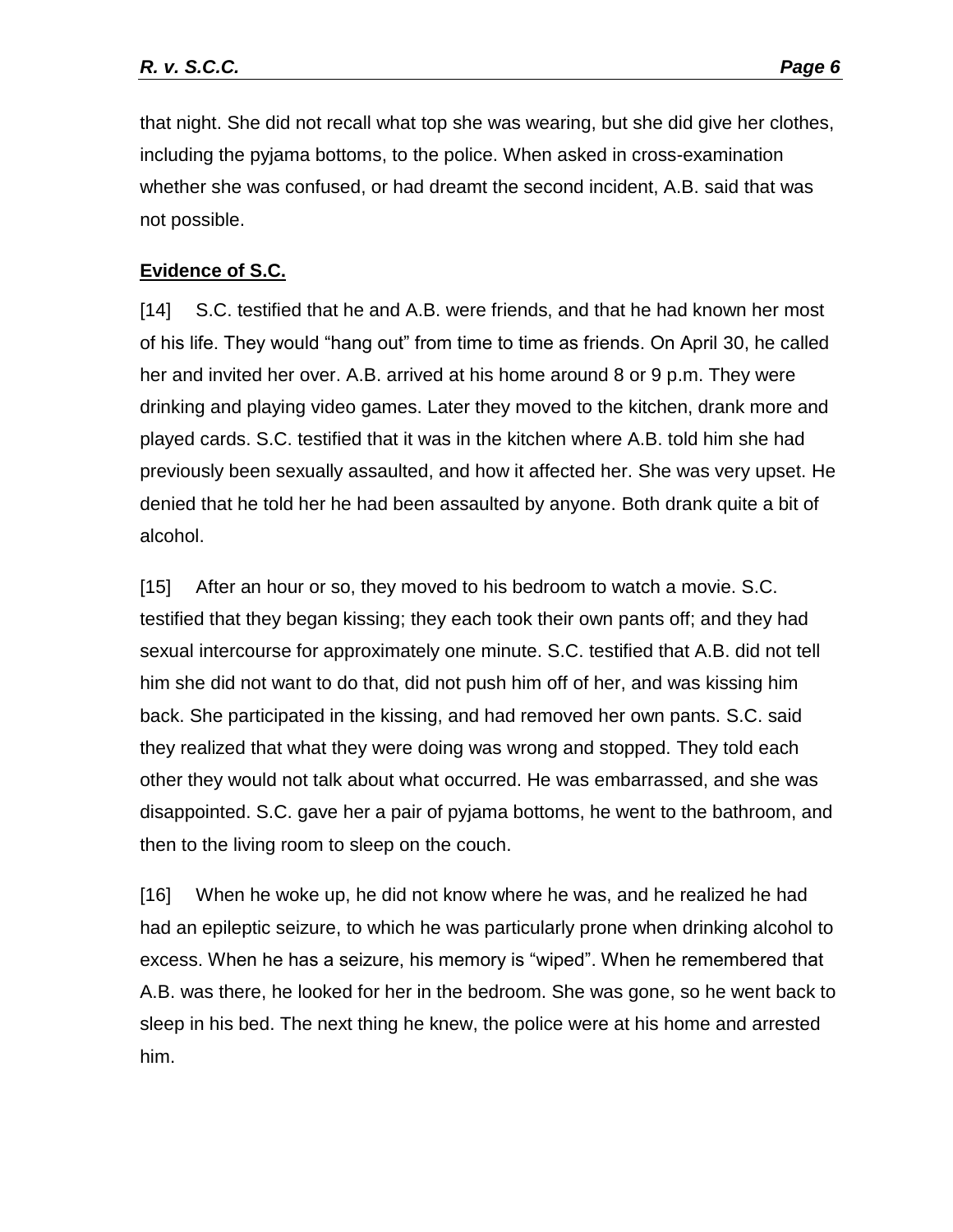[17] S.C. denied sexually assaulting A.B. His evidence was that only one incident occurred. He denied the second incident described by A.B.

# <span id="page-6-0"></span>**S.C.'s Statement to the Police**

[18] In direct examination, S.C. testified that when the police arrived, they told him he had sexually assaulted A.B. He went willingly to the police station. S.C. testified to the following in direct examination:

- Q They read you your rights at your house?
- A Yea, in the truck. And then when we went up again they read my rights. And then they gave me a — to do a penis swab I had to get done. And they told me that if I didn't get it done and ask them when I wanted to stay — leave, I had to — they said they could hold me for 48 hours in a cell. So I just went and got the penis swab done. And then we went back, went to the bathroom. Then they brought me to another room and got — went on camera and did a testimony about everything that would happen and everything I remembered that night.
- Q So you gave a statement.
- A Yes.
- Q Did you want to give a statement? Was it did you agree to give a statement?
- A I agreed with because I wanted to go home and I wanted to sleep. And I wasn't feeling well and I didn't want to be there because I was shaking around too much.
- Q Do you think that the statement you gave was accurate?
- A No, it was not accurate. Because I could barely remember too much of that night because I just had a seizure. And I just wanted to get it over with so I could go back home and go to bed.

[19] S.C. testified that his memory was still foggy from the seizure when he was speaking with the RCMP, and that it takes a day or so before his memory fully returns. S.C. testified that when his memory does return, it is fully restored.

[20] During cross-examination, Crown counsel questioned S.C. on what he told the police in his statement. The trial judge was not told that there was a waiver with respect to voluntariness, nor did he raise the issue of a *voir dire*. S.C. testified that he was not functioning properly, and that he did not realize what he was doing. He did not tell the police that he had had a seizure.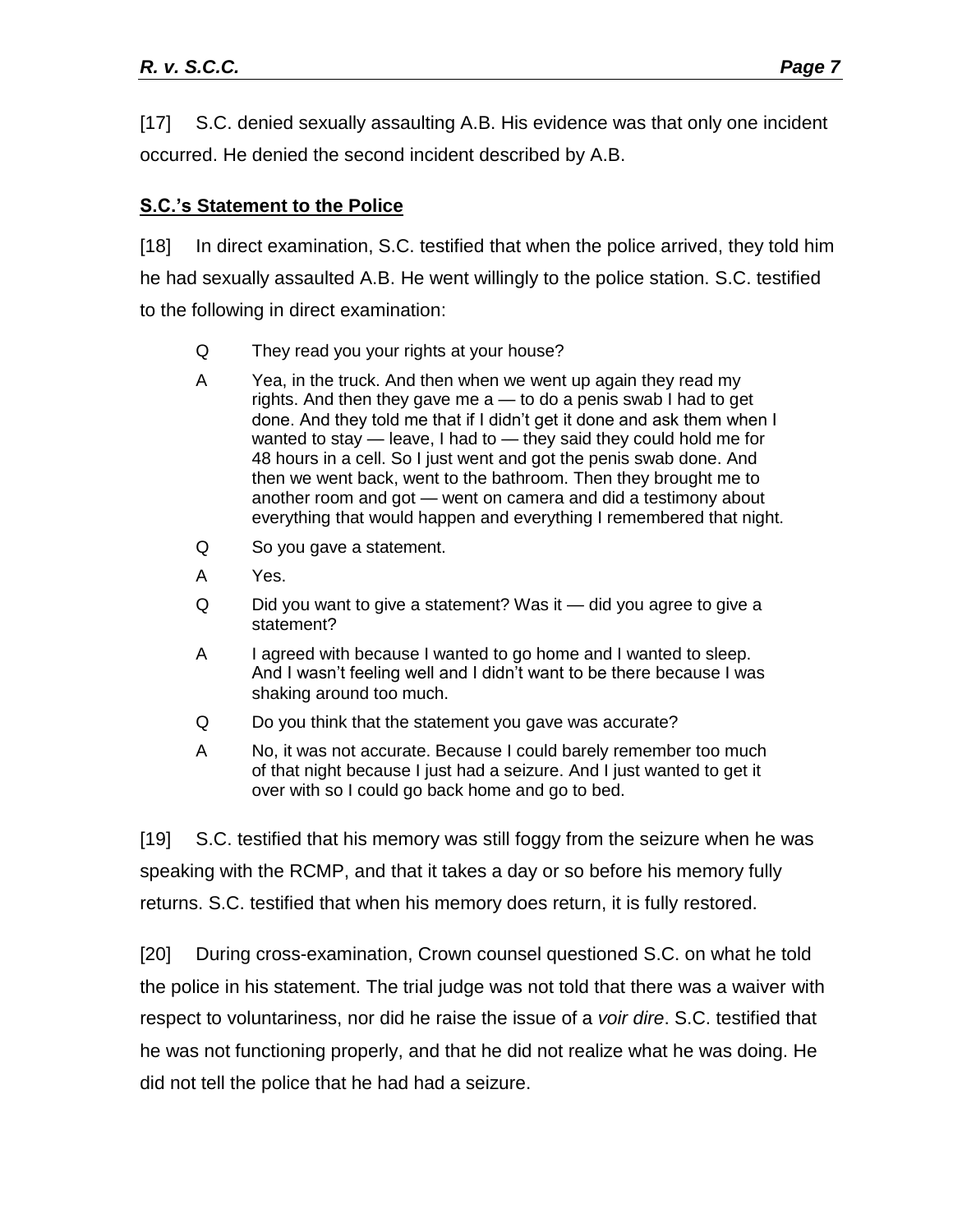- [21] The cross-examination is as follows:
	- Q Okay. So the bottom of page 3 there, starting at line 66. Do you remember being asked this question and giving this answer:
		- Q But can you, um, can you kind of run it down from the beginning for me?
		- A Yeah, we were drinking last night, um, we were sat down drinking, playing video games, like card games, uh, started getting too drunk and then we decided we wanted to go — she wanted to go to sleep and I wanted to go to sleep, so she stayed over. She was drinking hard liquor, so she went out and passed out in her room, watched a movie for a bit, and then she passed out in my room. And then I woke, went and laid on — I told her I was just going to lay down in the living room and she passed out. And I went to bed and then I woke up the next morning and I went to see if she was still there, and then she was gone and she wasn't there. So I went and lay down in my room and then you guys showed up. (as read)

Do you remember being asked that question —

- A Yes.
- Q giving that answer? Okay. So you gave that answer during a period when you couldn't remember at all what had happened?
- A But the full state when I don't remember my full stuff, I only remember so much about what I can remember.
- Q So it's not that you lost your whole memory, it's that you lost part of your memory?
- A It takes time for my memory to come back and that's all I told them is all I remembered.
- Q Okay. So that's what then you went on to tell them on the next page, when they say "Okay," and when you said, "And as far as I know" — sorry, I'm looking on line 77. The question is "Okay." And you continue at 77:
	- A And as far as I know, that's what happened, because I blanked out halfway through the night too.
	- Q You blanked out?
	- A Yeah.
	- Q What does "blanked out" mean?
	- A Got drunk. Don't remember too much.
	- Q Don't remember too much?
	- A As far as I know, it's what happened.

So you'd agree with me, then, that really you gave a pretty accurate account to the police. The only part that you seem to have forgotten was the part about having sex with [A.B.].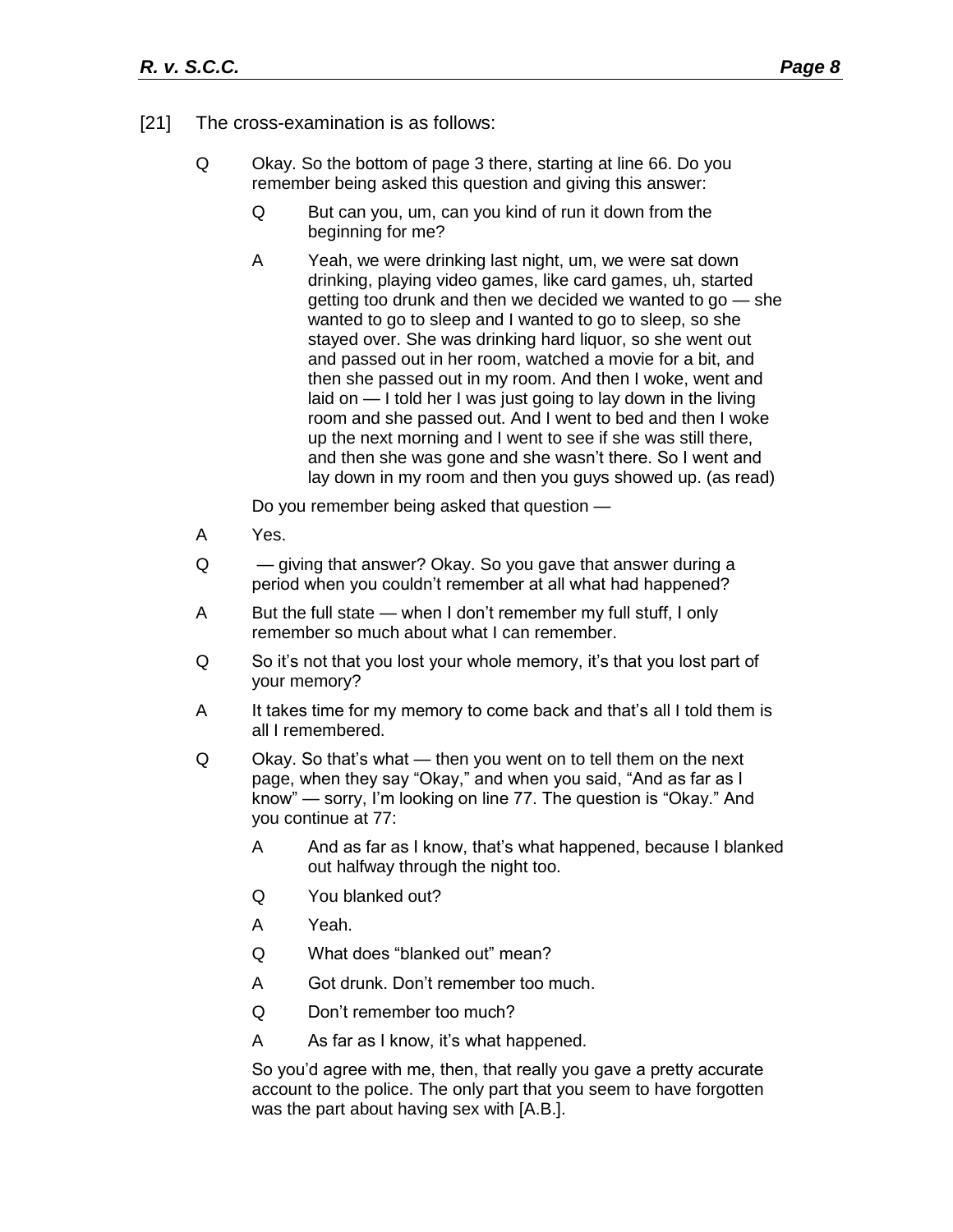| A | Yeah, because I was too ashamed to remember and I don't remember<br>— I didn't remember the beginning of what happened. I wasn't too<br>sure about if that's what - actually what happened. And I wanted to<br>get out of the police station because I was too ashamed to even be<br>there. And I wasn't feeling good in that time.                    |                                                                                                                                                             |  |
|---|--------------------------------------------------------------------------------------------------------------------------------------------------------------------------------------------------------------------------------------------------------------------------------------------------------------------------------------------------------|-------------------------------------------------------------------------------------------------------------------------------------------------------------|--|
| Q | You wanted to get out so you thought that telling them that you<br>blacked out and couldn't remember was a good way of doing that?                                                                                                                                                                                                                     |                                                                                                                                                             |  |
| A | I just gave a statement as I remembered, yes. And most of it I don't<br>remember at the beginning - at the beginning I remember most of it,<br>and then I gave them what I remembered because I didn't want to get<br>held in a cell for 48 hours sitting there, because at the time I had a<br>seizure during that morning and I wasn't feeling good. |                                                                                                                                                             |  |
| Q | Okay, and then at page 5, you — they asked you — well, actually you<br>said at page (sic) 112, for context,                                                                                                                                                                                                                                            |                                                                                                                                                             |  |
|   | A                                                                                                                                                                                                                                                                                                                                                      | I was sleeping out in the living room but I wake up top of her?                                                                                             |  |
|   | And you were asked the question,                                                                                                                                                                                                                                                                                                                       |                                                                                                                                                             |  |
|   | Q                                                                                                                                                                                                                                                                                                                                                      | Well, you blacked out, right, so that could have happened;<br>right?                                                                                        |  |
|   | A                                                                                                                                                                                                                                                                                                                                                      | Yeah.                                                                                                                                                       |  |
| A | Yeah.                                                                                                                                                                                                                                                                                                                                                  |                                                                                                                                                             |  |
| Q |                                                                                                                                                                                                                                                                                                                                                        |                                                                                                                                                             |  |
|   | Q                                                                                                                                                                                                                                                                                                                                                      | So your basic recollection ends just before going into the<br>bedroom or around the bedroom time.                                                           |  |
|   |                                                                                                                                                                                                                                                                                                                                                        | And your answer was that yeah, that's what you remember, that -<br>that's correct? Those are the - at least those are the<br>questions you were asked and - |  |
| A | Yes, that's what -                                                                                                                                                                                                                                                                                                                                     |                                                                                                                                                             |  |
| Q | - the answers you gave?                                                                                                                                                                                                                                                                                                                                |                                                                                                                                                             |  |
| A | — the question was asked, yes.                                                                                                                                                                                                                                                                                                                         |                                                                                                                                                             |  |
| Q |                                                                                                                                                                                                                                                                                                                                                        | And when asked on that same page at 121:                                                                                                                    |  |
|   | Q                                                                                                                                                                                                                                                                                                                                                      | But as far as you're concerned, you never put -                                                                                                             |  |
|   |                                                                                                                                                                                                                                                                                                                                                        |                                                                                                                                                             |  |
|   | Q                                                                                                                                                                                                                                                                                                                                                      | But as far as you're concerned, you never put your penis in<br>her?                                                                                         |  |
|   | A                                                                                                                                                                                                                                                                                                                                                      | As far as I remember, yes.                                                                                                                                  |  |
| A |                                                                                                                                                                                                                                                                                                                                                        | Yes, that's what I said.                                                                                                                                    |  |
| Q | So at this point, you didn't remember - you're saying you didn't<br>remember any sex with [A.B.] at all?                                                                                                                                                                                                                                               |                                                                                                                                                             |  |
|   |                                                                                                                                                                                                                                                                                                                                                        |                                                                                                                                                             |  |

A Yes.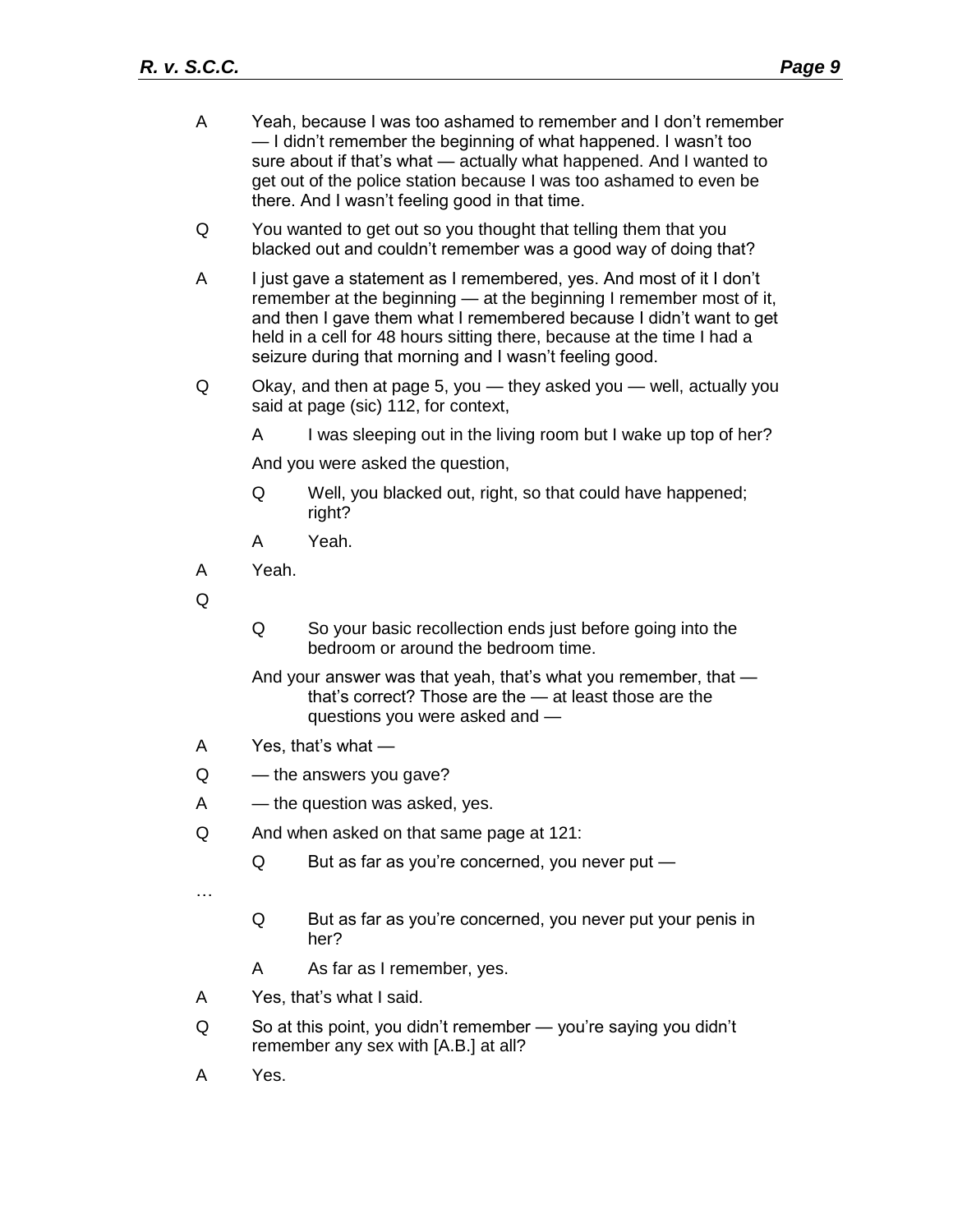Q You just remembered all the stuff that went on before the sex? (Nodding yes.)

> And what did you mean — or do you — first of all, at the bottom of page 6, the very last line there, this is Cpl. Stewart [the interviewing officer] speaking, when he says,

Q You and her are — would you guys be friends?

A I hope so, but I did something. I did something. Something's wrong. Shouldn't be done. I don't remember.

At that point you were —

- A That point I was —
- $Q \rightarrow$  referring to having sex with  $[A.B.]$ ?
- $A = -1$  didn't wasn't too sure what happened or  $I I$  didn't remember too much of anything after what happened. My — it was blurry and I didn't know if I should've said yes or no, and I was …
- Q Okay, but you knew enough to know that you had done something wrong?
- A No, I didn't know if I did something wrong or not. And because I was still easily confused and I still didn't remember where I was in that time, so I just gave them — said what I said.
- Q So you just randomly chose to say "I did something. Something's wrong. Shouldn't be done"?
- A Yes.
- Q But you didn't remember actually doing anything wrong? Okay, and I'm suggesting to you that you actually did remember doing something wrong and that you did remember sexually assaulting [A.B.].
- A No, I don't remember sexually assaulting [A.B.], and I didn't sexually assault [A.B.].
- Q And I'm going to suggest to you also that when you spoke to the police you remembered having sex in the first incident [A.B.] spoke of —
- A Yeah.
- Q but you decided to skip over that and pretend you didn't remember it.
- A No, it was I don't remember it. I didn't remember 'til the next day after I got home with my memory back.
- Q It just hopped back into place?
- A Yes, it just comes back and pops back into place, ma'am.
- Q And we already addressed the fact that you didn't tell the police you had a seizure. Do you remember talking to the police about seizures?
- A No, because I was at the point when they asked me at the beginning when they came there, they asked me to go and told me I was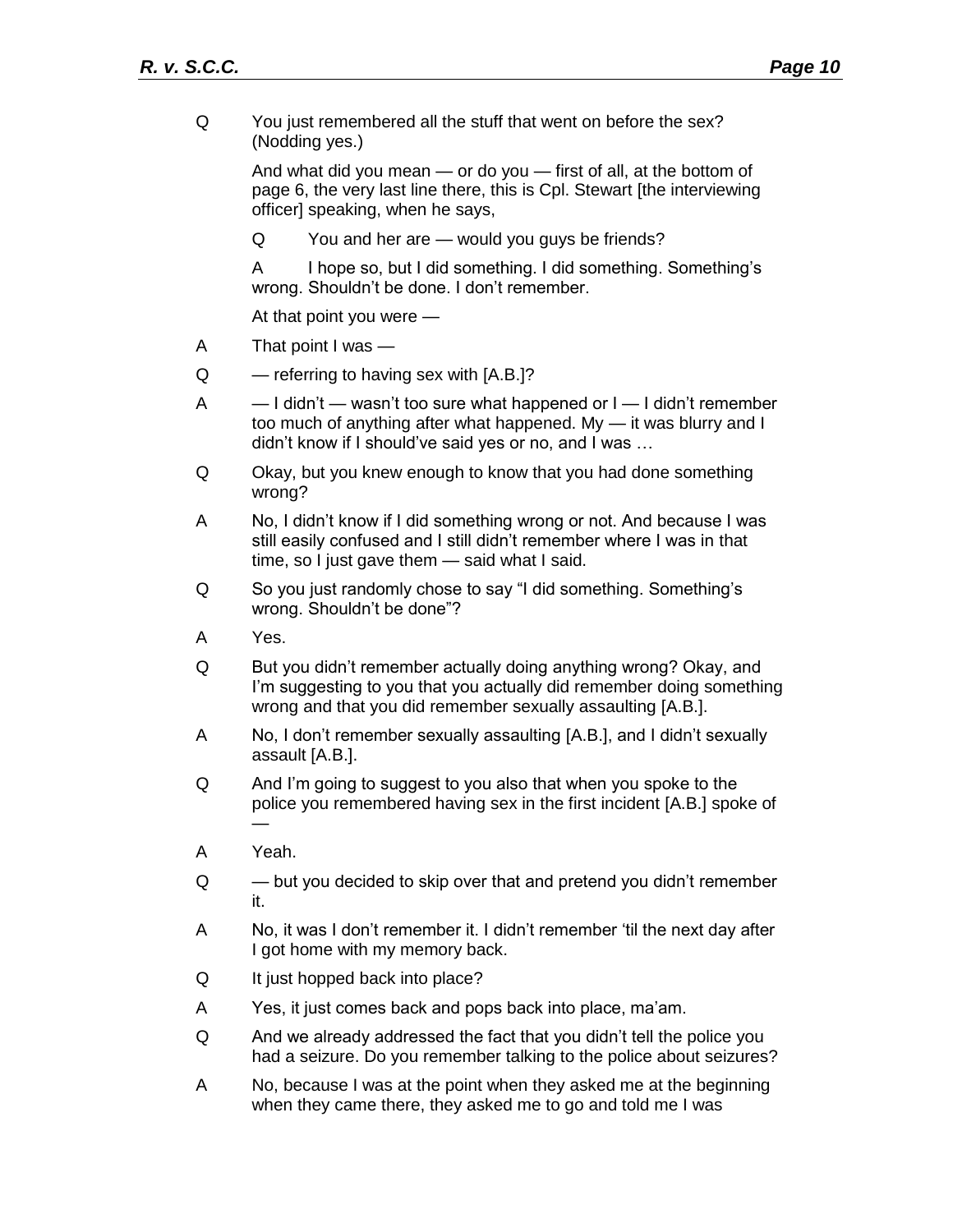sexually assaulted someone. I couldn't think of anything and I wasn't at my right straight of mind when I was there.

- Q Okay. But what I mean is do you remember the police asking you about your seizures, what kind of seizures you have?
- A Yeah, they asked me if I had seizures, yes.
- Q And you didn't take that opportunity to say, Yeah, in fact I just had one a few hours ago?
- A No.
- Q Okay. Something relevant you might have wanted to mention?
- A Yeah, I guess, yeah.
- Q When you were talking to the police, at least, you knew that you thought there was some possibility that you could have sexually assaulted [A.B.]. Is that fair?
- A Yes.
- Q And so you were apologetic because you were because you knew that you could have — you thought you could have done it.
- A Yeah, because I was scared or I thought I did. Something like that shouldn't happen. It's not right.
- Q And so you at page 11, line 239, you were asked,
	- Q So that's fresh. So what do you think should happen here?

Your answer was,

A If I did do it, I did do it, so.

So you're saying at that point you thought there was some possibility you had done this?

- A Yeah. I was scared that I did and I wasn't too sure.
- …
- Q And [A.B.] just disappeared in the morning and went to the police?
- A Yes.
- Q And you wanted to get things over with at the detachment, so you thought the best way of doing that was telling them that you might have —
- A Tell them —
- $Q \longrightarrow$  that you might have raped  $[A.B.]$  —
- A Tell them the statement, yes, to get it done.
- Q Pardon?
- A Telling the statement, yes, because I didn't want to stay in a cell.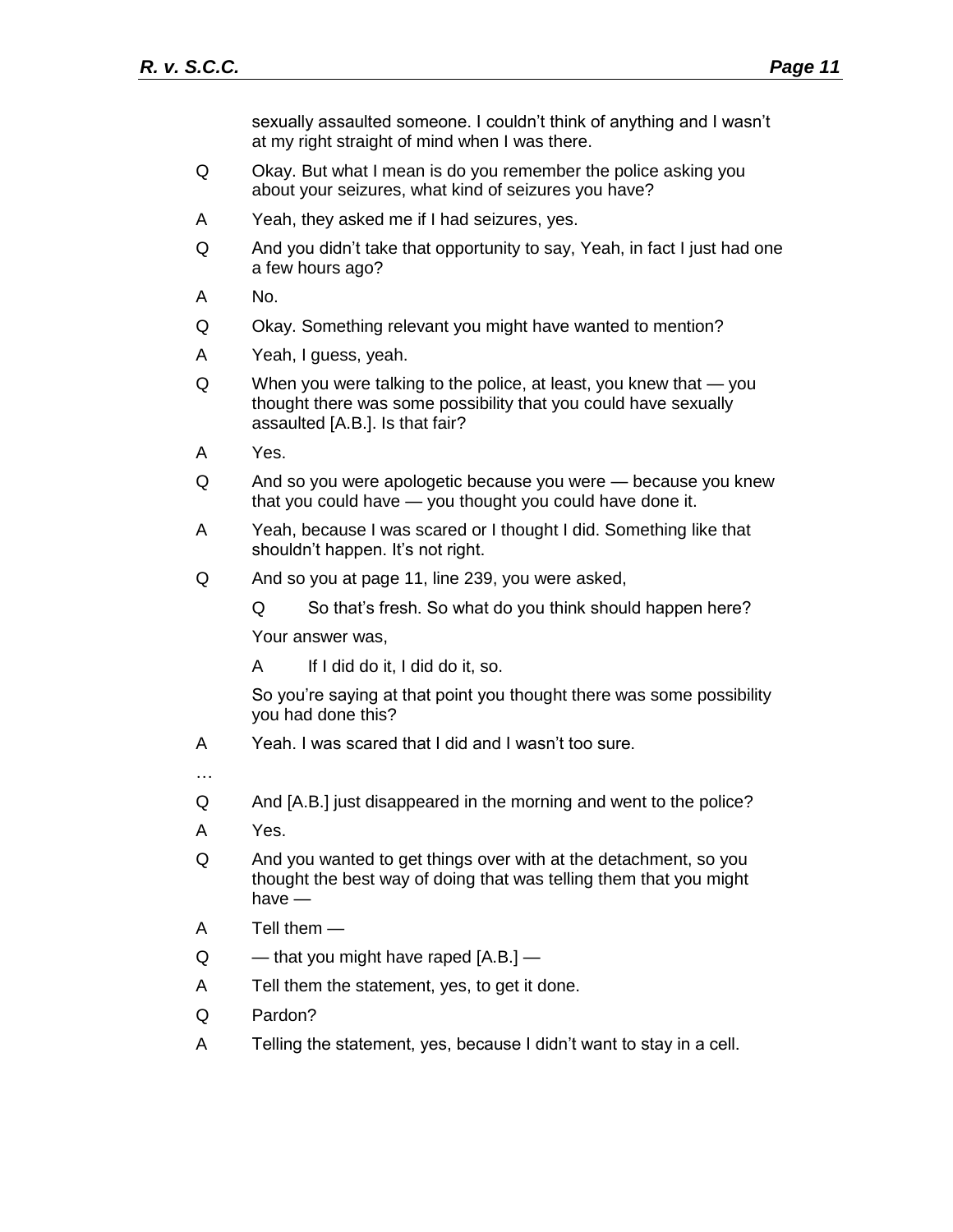- Q Okay, well, I'm going to suggest to you that they didn't actually tell you that. And have you listened to the recording of their dealings with you?
- A No.
- $Q$  Okay. Is it possible that that  $-$
- A Oh, they told me —
- $Q \longrightarrow$  that they didn't actually say that?
- A They said that they could hold me for 48 hours. They said they hold you in a cell for 48 hours.
- Q If?
- A Yeah.
- Q If what?
- A If I didn't give a statement or talk to a lawyer.
- Q If you didn't talk to a lawyer, they would hold you?
- A Yeah, I had a choice to talk to a lawyer.
- Q Are you saying that they told you they would hold you for 48 hours if you didn't call a lawyer?
- A No, they said they could hold me for 48 hours.
- Q Was there an "if" part to that where they —
- A No, there was no if.
- Q Okay. So it wasn't —
- A They just said that they could hold me for 48 hours by law.
- Q Okay. And you're not claiming that they told you they could hold you for 48 hours if you didn't give a statement? They just —
- A No, well —
- $Q \longrightarrow$  said they could hold you  $-$
- A Yeah, and I —
- $Q =$  for 48 hours?
- A just wanted to go, and I couldn't talk, really function during the time, and I just told them what I remembered.
- Q Okay. Which was everything except the part about sex with [A.B.].
- A Yeah.
- Q And so I just want to be clear that you're not saying they told you they could hold you for 48 hours if you didn't give a statement, they just told you — you're saying they told you they could hold you for 48 hours in law, and then you decided to give a statement.
- A Yes, because I just wanted to go home. And this was the first time I'd ever been in trouble, so I'm not too sure about the law.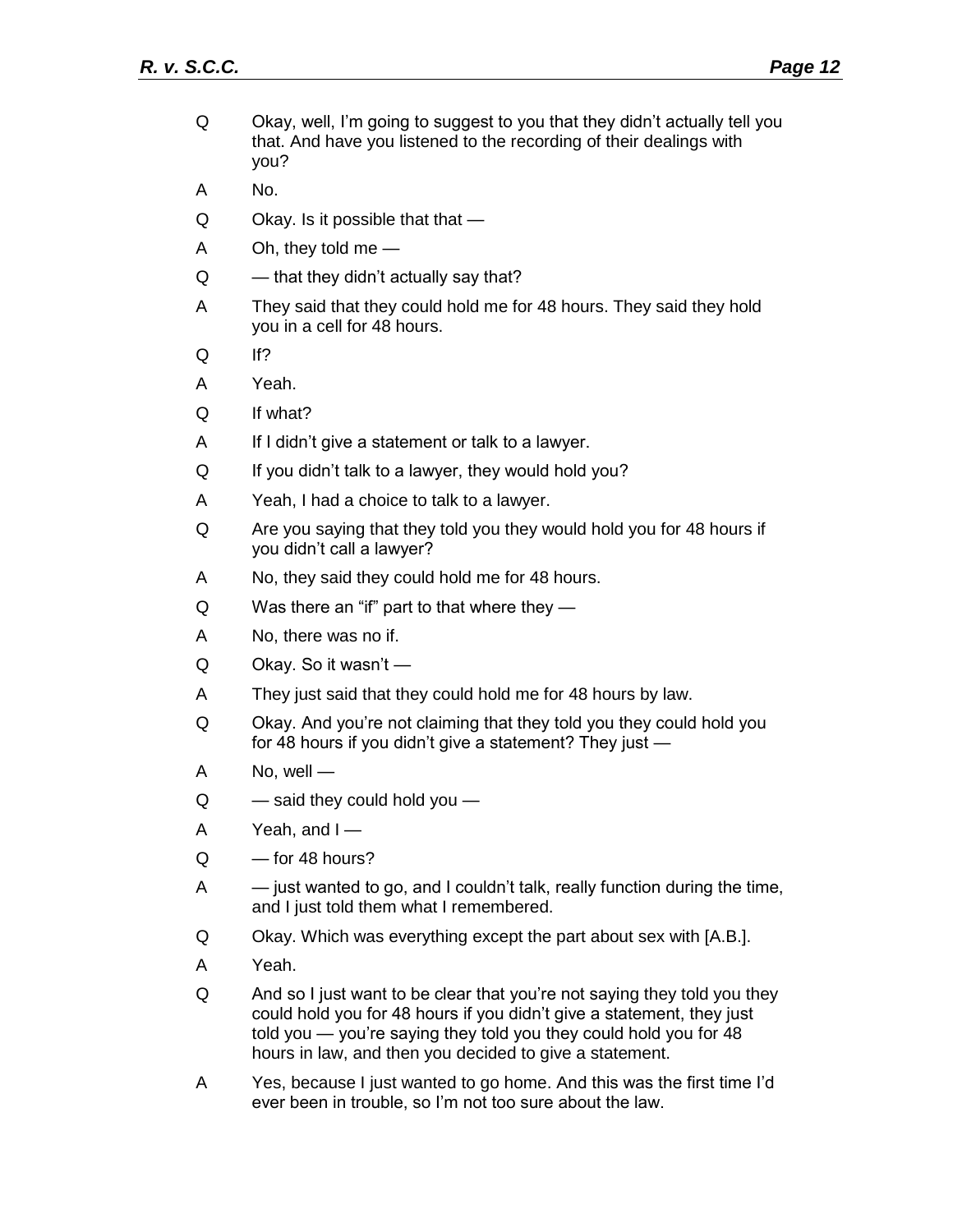- Q Did you talk to a lawyer?
- A No, I didn't.

[22] In re-examination, S.C. was asked the following by his counsel:

- Q Just in relation to when you said the officer told you he could hold you for 48 hours, was that in relation to the sample in terms of he could get a warrant to take a sample and —
- A Yes.
- $Q \sim$  hold you for 48 hours? It's a bit of a leading question, but  $-$
- A Yeah, it is.
- $Q =$  is that  $-$
- A Yes, it is.
- $Q$  Did he  $-$  is that what you understood the holding  $-$
- A Yes, that's what I thought —
- Q for the 48 hours was —
- A it meant by hold me 48 hours.
- Q Okay. So it wasn't if you didn't call a lawyer?
- A No.
- $Q = Qr$
- A It was just saying that he gave me a choice afterwards to talk to a lawyer.
- Q Okay. And why did you not talk to a lawyer?
- A Because I just wanted to get it over with and I didn't want to be there anymore, where I was still trying to sink through with everything that happened that I still couldn't remember and started remembering things and I was too ashamed to talk. And I didn't realize what happened. And then when I got back to the house and I went back, I woke up next day and I started to remember things. I got to sitting there, thinking, and I remembered everything that happened. And then when I realized what I did, I was too ashamed to even talk about it.
- Q And if you were too ashamed, why?
- A Because I wasn't raised to be fooling around with my cousins.

[23] The issue of voluntariness arose only in submissions, when the following was said:

CROWN: First of all, Your Honour, I just want to clarify — my friend and I discussed this — that one of the reasons the Crown is — did not call reply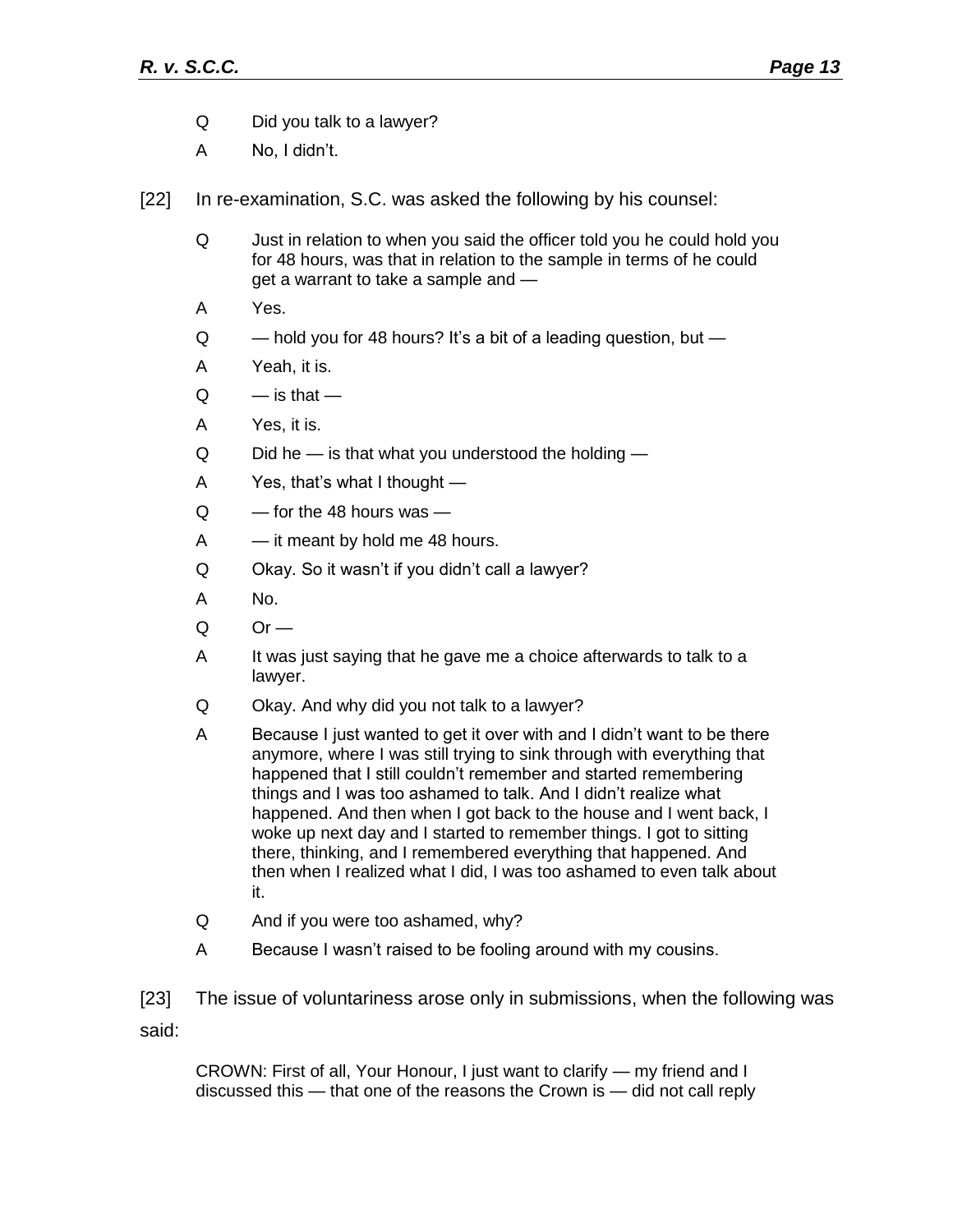evidence — we intended to address this before submissions — is that, as stated earlier, the penile swab, there is no issue with the penile — the constitutionality of the penile swab or the voluntariness of the statement. My friend is not arguing that the comment about the 48 hours of holding, if it was made, had any impact on the giving of the statement. So I'm not going to —

DEFENCE: No, I can confirm that. And I did indicate to my friend I would confirm on the record that constitutionality of the —

THE COURT: Well, she would have made the argument if —

DEFENCE: — penile swab and the voluntariness was not at issue. Initially we had the — voluntariness was going to be an issue, but we determined that it wasn't necessary in this case, so I can confirm that.

#### <span id="page-13-0"></span>**Trial Judge's Reasons**

[24] The trial judge reserved overnight, and delivered brief reasons for judgment the next morning. He concluded that A.B.'s evidence was credible and believable. He found S.C.'s evidence incapable of belief, relying in part on S.C.'s police statement to assess his credibility.

#### <span id="page-13-1"></span>**Issues on Appeal**

[25] S.C. raises a number of grounds of appeal. He submits that:

- i) The trial judge failed to recognize evidence that supported a defence to the charge;
- ii) The trial judge misapprehended the evidence;
- iii) The trial judge misapplied the law with respect to consent;
- iv) The trial judge failed to apply the correct burden of proof;
- v) The trial judge erred for failing to hold a *voir dire* to determine the voluntariness of the appellant's statement to the police;
- vi) Trial counsel was ineffective for:
	- a) Failing to adduce good character evidence of the appellant;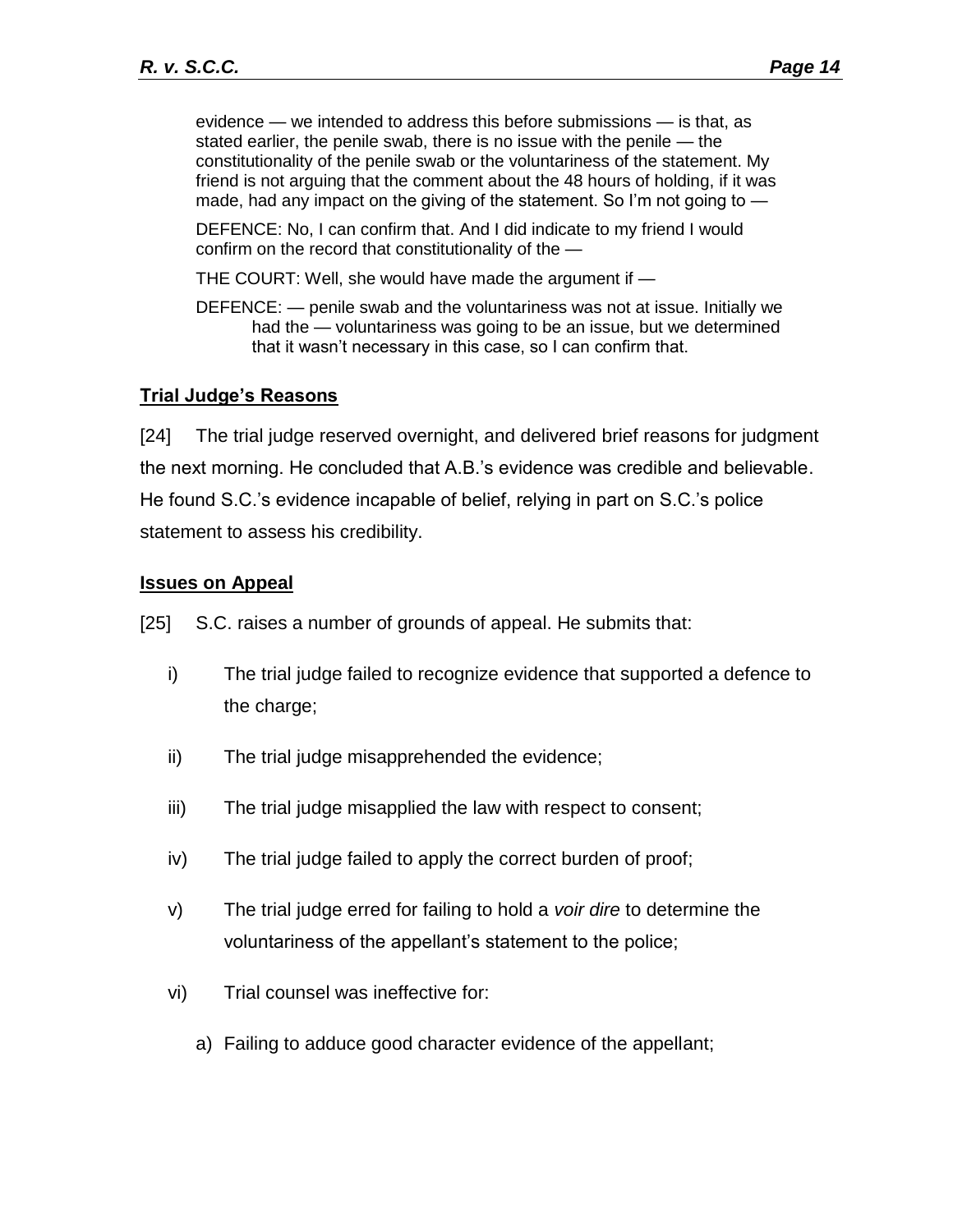- b) Failing to tender evidence contradicting A.B.'s evidence that she would not consent to sexual activity with a cousin as a result of misunderstanding *Criminal Code* s. 276;
- c) Failing to adduce evidence of prior false allegations of sexual assaults by A.B.;
- d) Failing to cross-examine the DNA expert on the lack of semen on the back of A.B.'s tank top;
- e) Failing to adduce evidence that A.B. was seen drinking and partying at a bar days after the sexual assault;
- f) Failing to take proper instructions in relation to the voluntariness of S.C.'s statement to the police, failing to object to the admission of the statement, and re-examining S.C. to weaken evidence that cast doubt on the voluntariness of his statement to the police; and
- g) Inadequate cross-examination of A.B. and final submissions.

## <span id="page-14-0"></span>**Section 276 of the Criminal Code**

[26] S.C. applies to adduce fresh evidence in support of his allegation of ineffective assistance of counsel. Two pieces of that evidence raise a question about the application of s. 276 of the *Criminal Code* to appeal proceedings. The first involves evidence said to contradict A.B.'s statement that one reason for not consenting to the sexual activity in question was because S.C. was her cousin. The second involves evidence alleging that A.B. made prior false allegations of sexual assault.

[27] The admission of prior sexual activity is governed by ss. 276, 278.93 and 278.94:

276 (1) In proceedings in respect of an offence under section 151, 152, 153, 153.1 or 155, subsection 160(2) or (3) or section 170, 171, 172, 173, 271, 272 or 273, evidence that the complainant has engaged in sexual activity, whether with the accused or with any other person, is not admissible to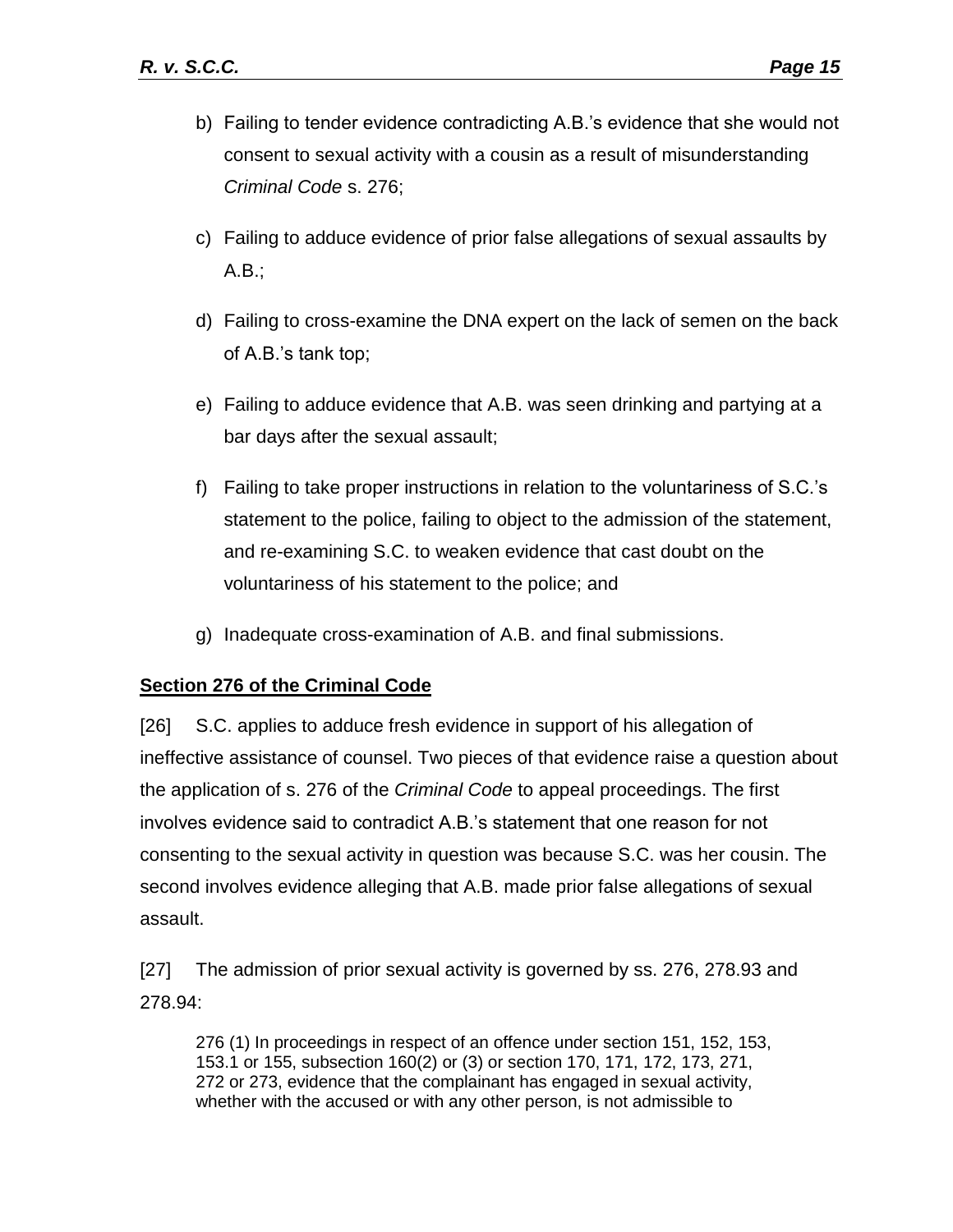support an inference that, by reason of the sexual nature of that activity, the complainant

(a) is more likely to have consented to the sexual activity that forms the subject-matter of the charge; or

(b) is less worthy of belief.

(2) In proceedings in respect of an offence referred to in subsection (1), evidence shall not be adduced by or on behalf of the accused that the complainant has engaged in sexual activity other than the sexual activity that forms the subject-matter of the charge, whether with the accused or with any other person, unless the judge, provincial court judge or justice determines, in accordance with the procedures set out in sections 278.93 and 278.94, that the evidence

(a) is not being adduced for the purpose of supporting an inference described in subsection (1);

(b) is relevant to an issue at trial; and

(c) is of specific instances of sexual activity; and

(d) has significant probative value that is not substantially outweighed by the danger of prejudice to the proper administration of justice.

…

278.93 (1) Application may be made to the judge, provincial court judge or justice by or on behalf of the accused for a hearing under section 278.94 to determine whether evidence is admissible under subsection 276(2) or 278.92(2).

(2) An application referred to in subsection (1) must be made in writing, setting out detailed particulars of the evidence that the accused seeks to adduce and the relevance of that evidence to an issue at trial, and a copy of the application must be given to the prosecutor and to the clerk of the court.

(3) The judge, provincial court judge or justice shall consider the application with the jury and the public excluded.

(4) If the judge, provincial court judge or justice is satisfied that the application was made in accordance with subsection (2), that a copy of the application was given to the prosecutor and to the clerk of the court at least seven days previously, or any shorter interval that the judge, provincial court judge or justice may allow in the interests of justice and that the evidence sought to be adduced is capable of being admissible under subsection 276(2), the judge, provincial court judge or justice shall grant the application and hold a hearing under section 278.94 to determine whether the evidence is admissible under subsection 276(2) or 278.92(2).

…

278.94 (1) The jury and the public shall be excluded from a hearing to determine whether evidence is admissible under subsection 276(2) or 278.92(2).

(2) The complainant is not a compellable witness at the hearing but may appear and make submissions.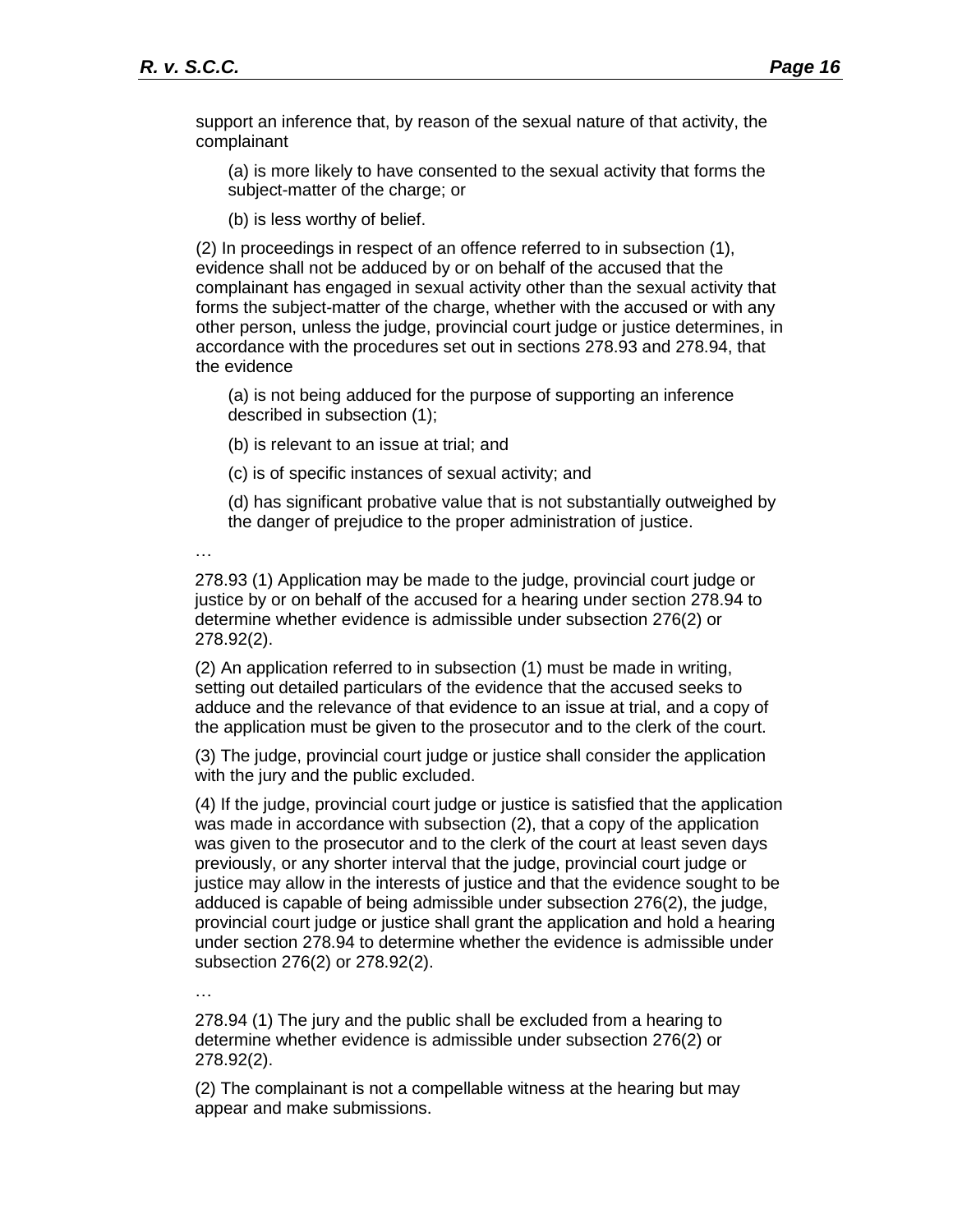(3) The judge shall, as soon as feasible, inform the complainant who participates in the hearing of their right to be represented by counsel.

(4) At the conclusion of the hearing, the judge, provincial court judge or justice shall determine whether the evidence, or any part of it, is admissible under subsection 276(2) or 278.92(2) and shall provide reasons for that determination, and

(a) if not all of the evidence is to be admitted, the reasons must state the part of the evidence that is to be admitted;

(b) the reasons must state the factors referred to in subsection 276(3) or 278.92(3) that affected the determination; and

(c) if all or any part of the evidence is to be admitted, the reasons must state the manner in which that evidence is expected to be relevant to an issue at trial.

(5) The reasons provided under subsection (4) shall be entered in the record of the proceedings or, if the proceedings are not recorded, shall be provided in writing.

[28] Crown counsel took the position that s. 276 and the procedure outlined in ss. 278.93 and 278.94 applied to the hearing before this Court, and that the complainant's counsel would have standing to make submissions at the appeal.

[29] While S.C. did not make an application to tender evidence of prior sexual activity, the application to adduce fresh evidence sufficiently set out the evidence proposed to be tendered and the relevance if admitted.

[30] This Court expressed the view that s. 276 applied to a limited degree: the parts of the hearing that engaged the issues were heard *in camera*. This Court was of the view that while s. 278.93 applied, if the tendered evidence was "capable of being admissible", and otherwise met the criteria of fresh evidence, then the fresh evidence would be admitted for the purpose of the appeal, and a new trial would be required to examine whether the evidence was admissible at trial. Thus, s. 278.94 would not be engaged on an appeal, and A.B.'s counsel did not have standing to make submissions on the appeal. I note, however, that the issue was not fully canvassed as S.C. did not take a position on the procedure.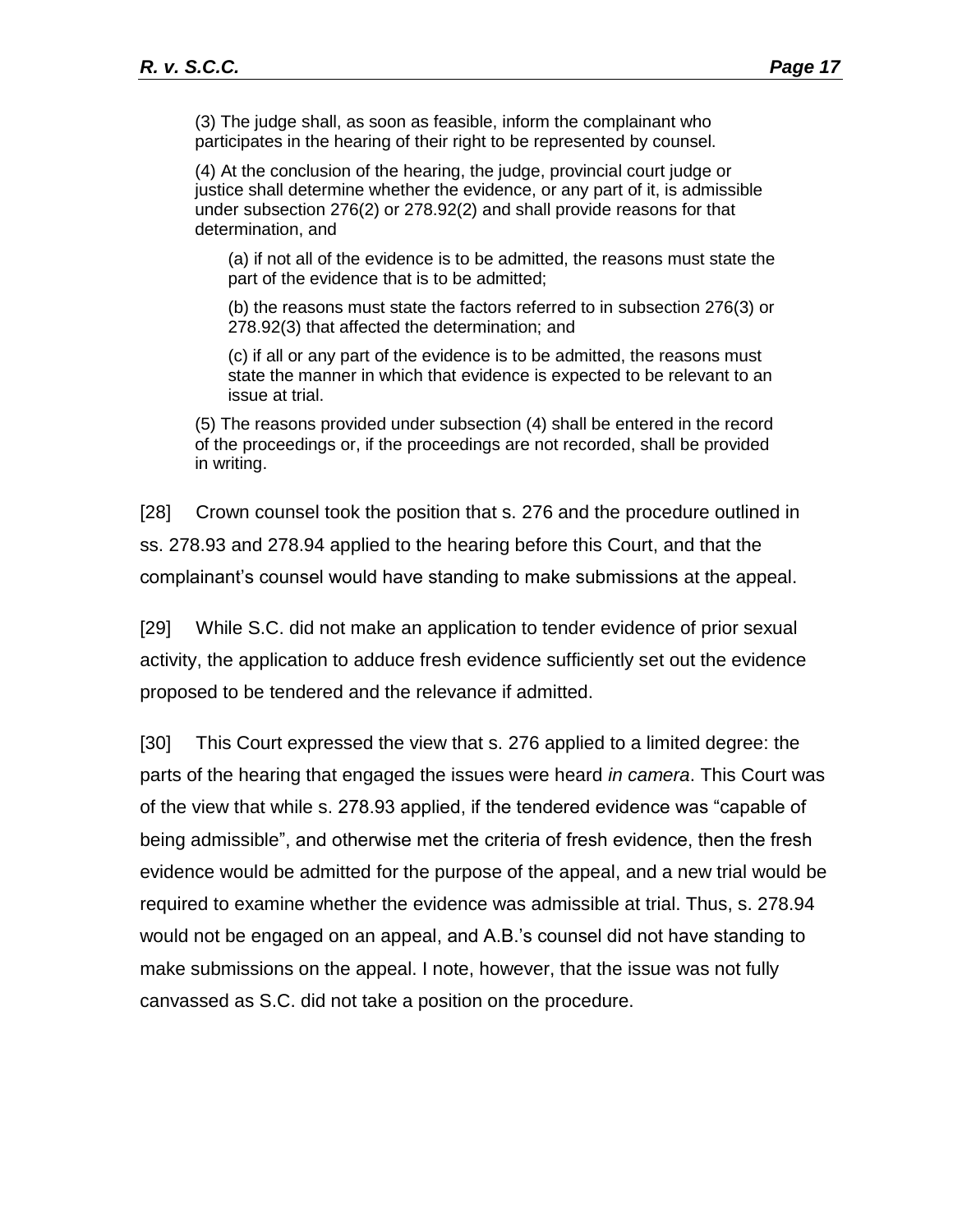…

## <span id="page-17-0"></span>**Fresh Evidence on Appeal and the Allegation of Ineffective Assistance of Counsel**

[31] As noted, S.C. tendered fresh evidence to support his allegation of ineffective assistance of counsel.

[32] The test for the admission of fresh evidence on an appeal is well-established. An appellate court has the power to admit fresh evidence pursuant to s. 683(1)(d) of the *Criminal Code*:

683 (1) For the purposes of an appeal under this Part, the court of appeal may, where it considers it in the interests of justice,

(d) receive the evidence, if tendered, of any witness, including the appellant, who is a competent but not compellable witness;

[33] The leading case in terms of adducing fresh evidence on appeal remains *Palmer v. The Queen*, [1980] 1 S.C.R. 759 at 775:

Parliament has given the Court of Appeal a broad discretion in s. 610(1)(d) [now s. 683(1)(d)]. The overriding consideration must be in the words of the enactment "the interests of justice" … [T]he following principles have emerged:

(1) The evidence should generally not be admitted if, by due diligence, it could have been adduced at trial provided that this general principle will not be applied as strictly in a criminal case as in civil cases: see *McMartin v. The Queen*, [[1964] S.C.R. 484].

(2) The evidence must be relevant in the sense that it bears upon a decisive or potentially decisive issue in the trial.

(3) The evidence must be credible in the sense that it is reasonably capable of belief, and

(4) It must be such that if believed it could reasonably, when taken with the other evidence adduced at trial, be expected to have affected the result.

[34] The evidence tendered in this appeal does not relate to a factual matter in terms of an element of the offence. It addresses whether something went wrong in the trial process itself and, therefore, amounted to a miscarriage of justice. In such cases, the *Palmer* test is not as strictly applied.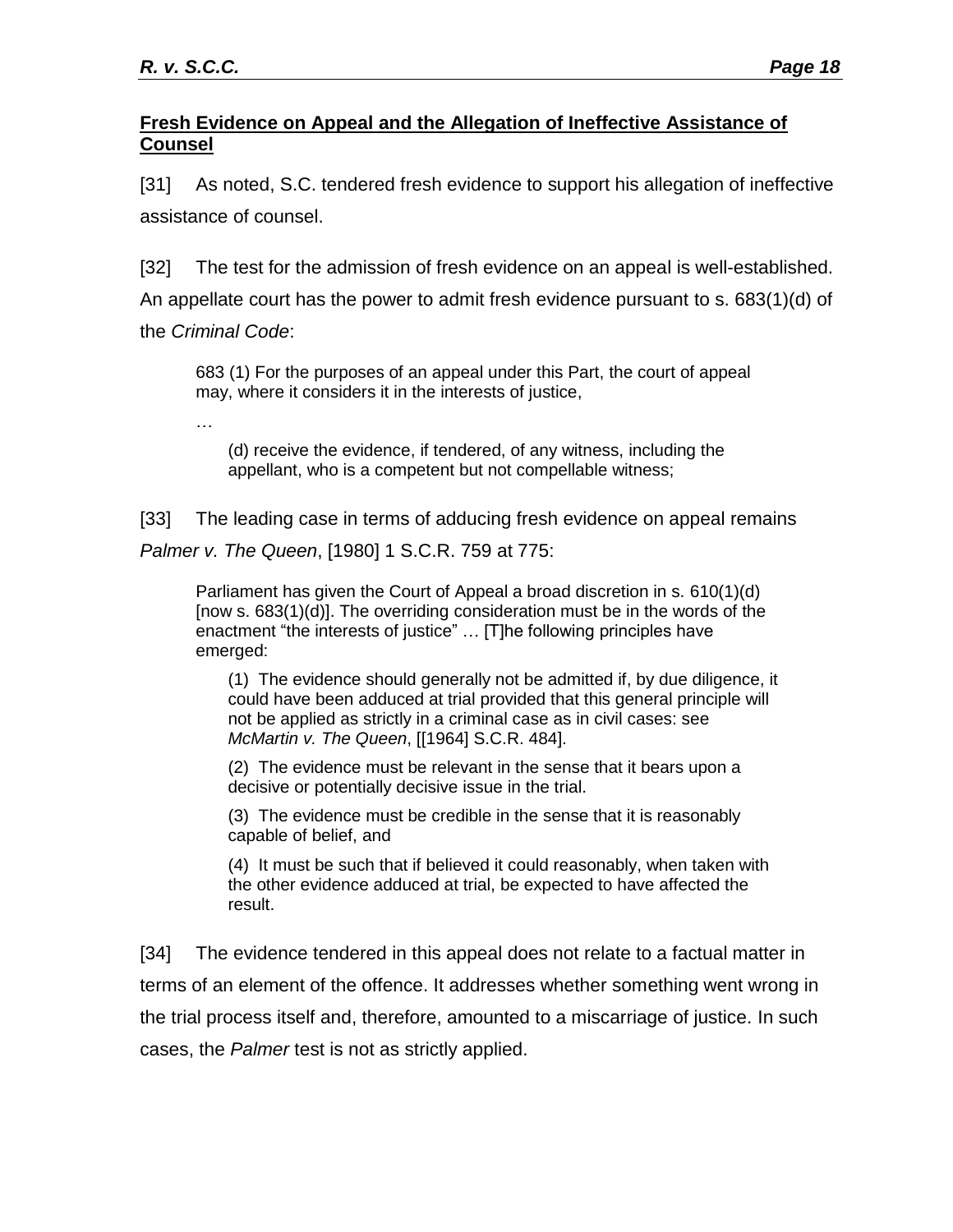[35] An approach to the test was set out by Cromwell J.A. (as he then was), in *R. v. Wolkins*, 2005 NSCA 2:

[58] Fresh evidence tends to be of two main types: first, evidence directed to an issue decided at trial; and second, evidence directed to other matters that go to the regularity of the process or to a request for an original remedy in the appellate court. The legal rules differ somewhat according to the type of fresh evidence to be adduced. Mr. Wolkins advances evidence of both types.

[59] Fresh evidence on appeal which is directed to issues decided at trial generally must meet the so-called *Palmer* test…

…

[61] The other category of fresh evidence concerns evidence directed to the validity of the trial process itself or to obtaining an original remedy in the appellate court. In these sorts of cases, the *Palmer* test cannot be applied and the admissibility of the evidence depends on the nature of the issue raised. For example, where it is alleged on appeal that there has been a failure of disclosure by the Crown, the focus is on whether the new evidence shows that the failure may have compromised trial fairness: see *R. v. Taillefer; R. v. Duguay*, 2003 SCC 70, [2003] 3 S.C.R. 307 at paras. 73 - 77. Where the appellant seeks an original remedy on appeal, such as a stay based on abuse of process, the evidence must be credible and sufficient, if uncontradicted, to justify the appellate court making the order sought: see e.g. *United States of America v. Shulman*, 2001 SCC 21, [2001] 1 S.C.R. 616 at paras. 43 - 46. Where the appellant alleges that his trial counsel was incompetent, the fresh evidence will be received where it shows that counsel's conduct fell below the standard of reasonable professional judgment and a miscarriage of justice resulted: see *R. v. G.D.B.*, [[2000] 1 S.C.R. 520].

[36] The British Columbia Court of Appeal has not entirely rejected the *Palmer* test when applied to allegations of ineffective assistance of counsel. It has found it applies, but in a modified form. In *R. v. Dunbar*, *Pollard, Leiding and Kravit*, 2003 BCCA 667, the Court said:

[35] The most significant modification of the *Palmer* principles, where the fresh evidence goes to the integrity of the trial process, is the relaxation of the due diligence criteria: *R. v. Appleton* (2001), 156 C.C.C. (3d) 321, 55 O.R. (3d) 321 ¶16-17 (C.A.).

[36] Where the fresh evidence goes to the integrity of the trial process, appellate courts also have not rigidly adhered to the procedure for admitting fresh evidence on appeal set out in *R. v. Stolar*, [1988] 1 S.C.R. 480, 62 C.R. (3d) 313, [further citations omitted]. In each of these cases, the court admitted fresh evidence so that it could properly evaluate the integrity of the trial process. This inquiry differs from the usual situation contemplated in *Stolar* where the fresh evidence goes to a substantive issue at trial and a ruling that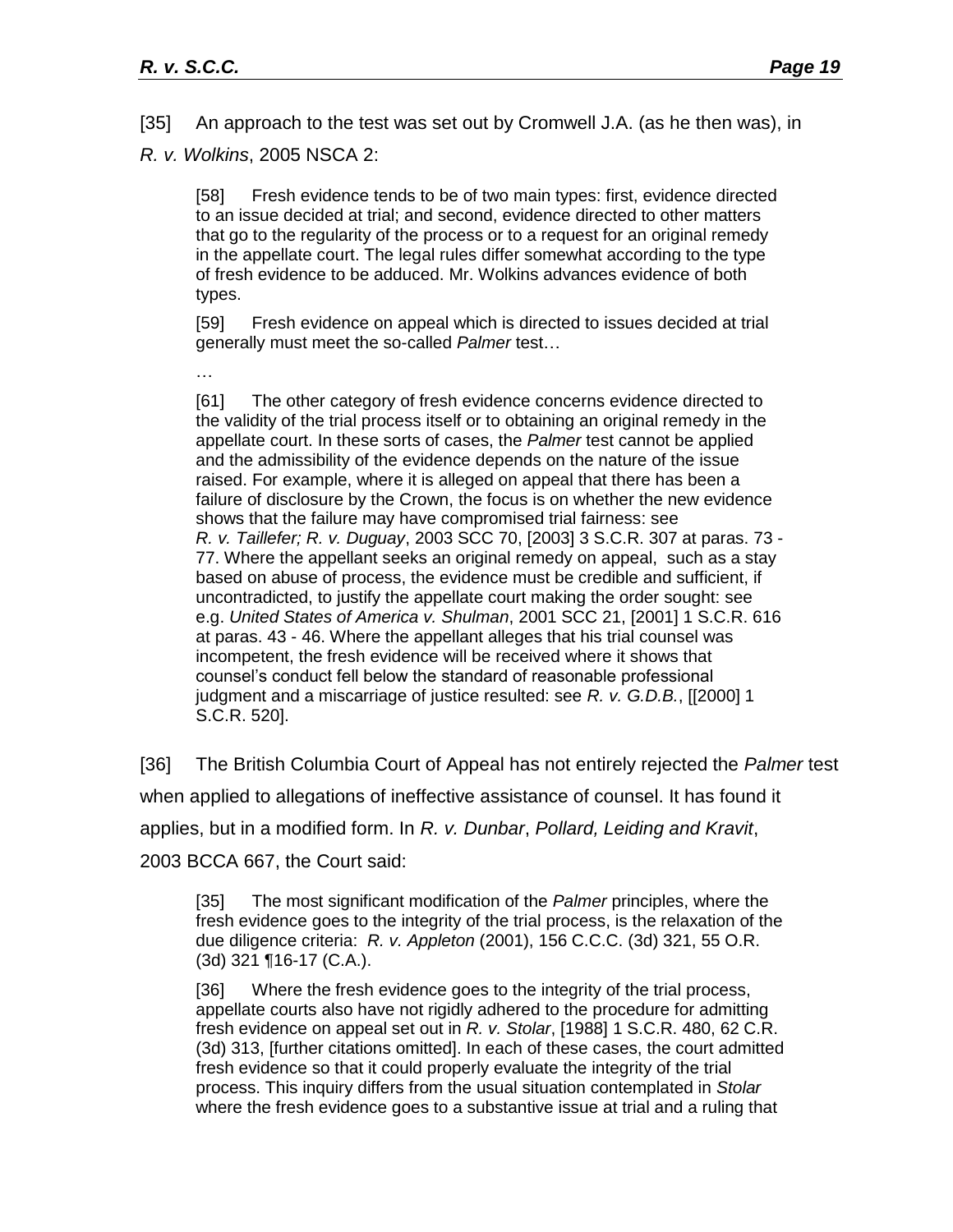it is admissible means, according to the fourth *Palmer* criterion, that the fresh evidence could reasonably be expected to have affected the result at trial. Instead, where the fresh evidence is adduced to challenge the integrity of the trial process, the fresh evidence can be admitted and the question of whether a miscarriage of justice occurred then assessed to determine whether a new trial is required.

[37] Although the due diligence factor and strict *Stolar* procedure may be disregarded in the context of the present case, the other *Palmer* criteria remain applicable. In particular, the relevance of the fresh evidence and its credibility are important factors to consider: [citations omitted]. In addition, it is clear that the fresh evidence must be otherwise admissible in the sense that it complies with the generally applicable rules of evidence: [citations omitted] Evidence comprised of hearsay, speculation, opinion or mere argument is no more admissible as fresh evidence on appeal than it is at trial: [citations omitted].

[37] This approach was reaffirmed in *R. v. Aulakh*, 2012 BCCA 340 and *R. v. Mehl*, 2021 BCCA 264 at para. 23.

[38] The way to approach the admissibility issue is to determine whether, based on the fresh evidence, there was a miscarriage of justice as a result of counsel's conduct in the context of the applicable legal framework. If so, the evidence should be admitted and the appeal allowed.

[39] I note the observations of the Court in *R. v. Moazami*, 2021 BCCA 328:

[236] We would like to make an observation regarding how fresh evidence is addressed in the context of ineffective assistance of counsel (or any issue affecting the integrity of a trial). The test for the admission of such evidence is a modified *Palmer* test, as outlined in both this section and in the abuse of process section of these reasons. The jurisprudence from this Court frames the issue in two ways, once the evidence has been found to be reliable and relevant: i) the evidence is "admitted" for the limited purpose of determining the issue at hand: *Aulakh* at para. 68, and cases that have followed it such as *Ball* at para. 103 and *R. v. Jerace* 2021 BCCA 94 at para. 108; and ii) the Court "receives" the evidence (per the language in s. 683(1)(d) set out above), and "admits" the evidence only if a miscarriage of justice is shown. Once admitted, a remedy (usually a new trial), is granted: *Mehl* at para. 23, *Hamzehali* at para. 39

[237] In our view, the two approaches are not different in substance, only language. The language used in the second approach is perhaps more consistent with the *Criminal Code* and *Stolar* at para. 14, but both have the same end result. In this case, we have received and considered all of the evidence submitted, but have dismissed the applications to adduce fresh evidence.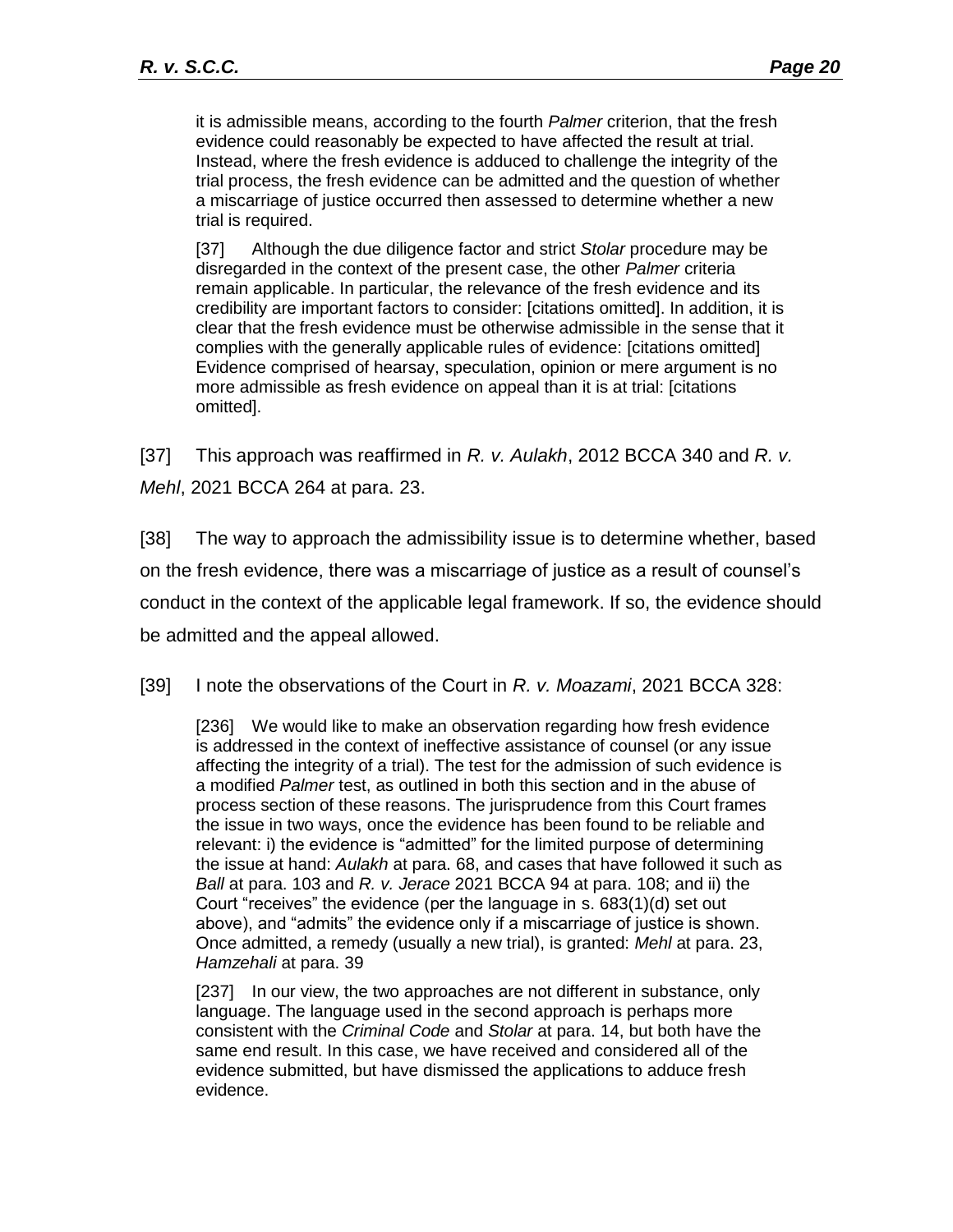[40] The test for assessing alleged ineffectiveness is set out in in *R. v. G.D.B.*, 2000 SCC 22:

[26] The approach to an ineffectiveness claim is explained in *Strickland v. Washington*, 466 U.S. 668 (1984), *per* O'Connor J. The reasons contain a performance component and a prejudice component. For an appeal to succeed, it must be established, first, that counsel's acts or omissions constituted incompetence and second, that a miscarriage of justice resulted.

[27] Incompetence is determined by a reasonableness standard. The analysis proceeds upon a strong presumption that counsel's conduct fell within the wide range of reasonable professional assistance. The onus is on the appellant to establish the acts or omissions of counsel that are alleged not to have been the result of reasonable professional judgment. The wisdom of hindsight has no place in this assessment.

[28] Miscarriages of justice may take many forms in this context. In some instances, counsel's performance may have resulted in procedural unfairness. In others, the reliability of the trial's result may have been compromised.

[29] In those cases where it is apparent that no prejudice has occurred, it will usually be undesirable for appellate courts to consider the performance component of the analysis. The object of an ineffectiveness claim is not to grade counsel's performance or professional conduct. The latter is left to the profession's self-governing body. If it is appropriate to dispose of an ineffectiveness claim on the ground of no prejudice having occurred, that is the course to follow (*Strickland*, *supra*, at p. 697).

[41] S.C. and his trial lawyer filed affidavits, and both testified before the Court.

[42] S.C. appears to be functionally illiterate. The first two paragraphs of his affidavit were prepared by him to demonstrate his inability to write. He and his trial counsel agreed in their testimony in this Court that she read the disclosure information to him at one of their meetings.

[43] Of relevance to the issues in this appeal, S.C. deposed that he relied heavily on his lawyer; that he had never been in trouble with the law before this charge; and that he gave his lawyer a number of instructions that he believed were not followed. These include: advising her that he had many good character references, but she advised him that they could not be used during the trial; that A.B. made false allegations of a similar nature regarding three other people, and his lawyer told him that the evidence was not relevant; that A.B. "came onto" his brother several times, which he felt was relevant because A.B. had said she would not have sexual activity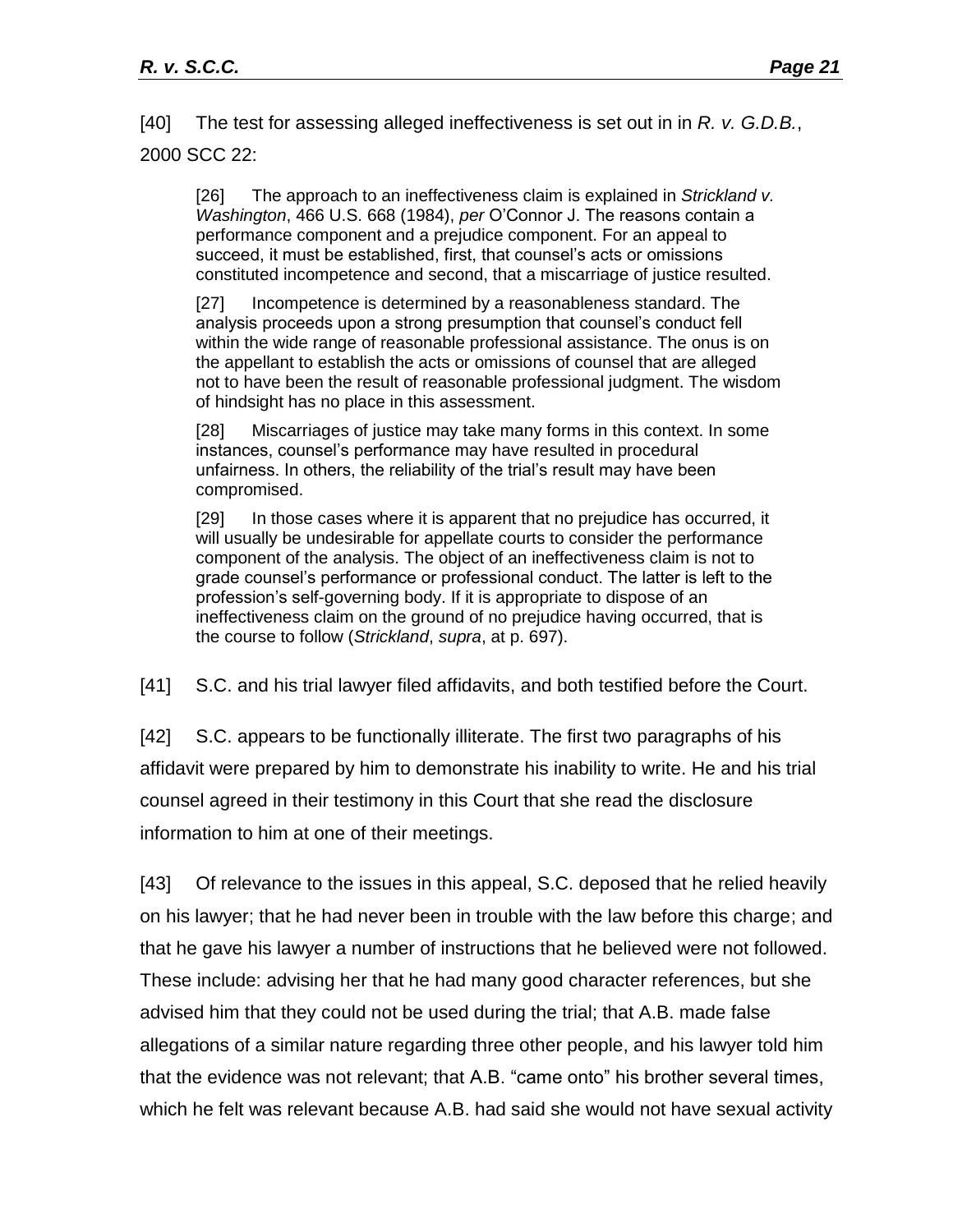with a cousin, but his lawyer told him that evidence was not important and could not be used at trial; and that a couple of days after the alleged assault, A.B. was drinking and partying in a local bar, but his lawyer told him that information could not be used at trial; and that his lawyer did not follow-up on the lack of DNA on the back of A.B.'s tank top.

[44] He further deposed that he did not understand what "voluntariness" meant in the context of his statement to the police, and did not understand that he could object to the admission of that statement. He deposed that when he testified, he said that the police told him that they could keep him in the cells for 48 hours; that he was hungover; that he had had a seizure and wasn't feeling well; and believed he would have to stay in the cells for 48 hours if he did not talk to the police, so he told them what they wanted to know.

[45] In response, S.C.'s lawyer deposed that she spoke with him on the telephone once and met him, she believed, in her office for several hours on February 13, 2019 and at other times.

[46] She acknowledged that she told S.C. that good character references were not relevant, citing legal principles that good character is of limited value in sexual offence trials.

[47] She acknowledged that S.C. did tell her about false allegations by A.B. against others, but she believed that they were not admissible pursuant to s. 276 of the *Criminal Code*. She also acknowledged that S.C. told her about A.B. "coming onto" to his brother, but again felt that s. 276 of the *Criminal Code* prevented the admission of that evidence. Similarly, counsel was of the opinion that evidence of A.B. drinking in a bar after the event was irrelevant.

[48] In terms of the DNA testing, counsel was of the view that cross-examining the expert regarding the tank top would not have advanced the defence, nor would cross-examining the complainant regarding what she was wearing.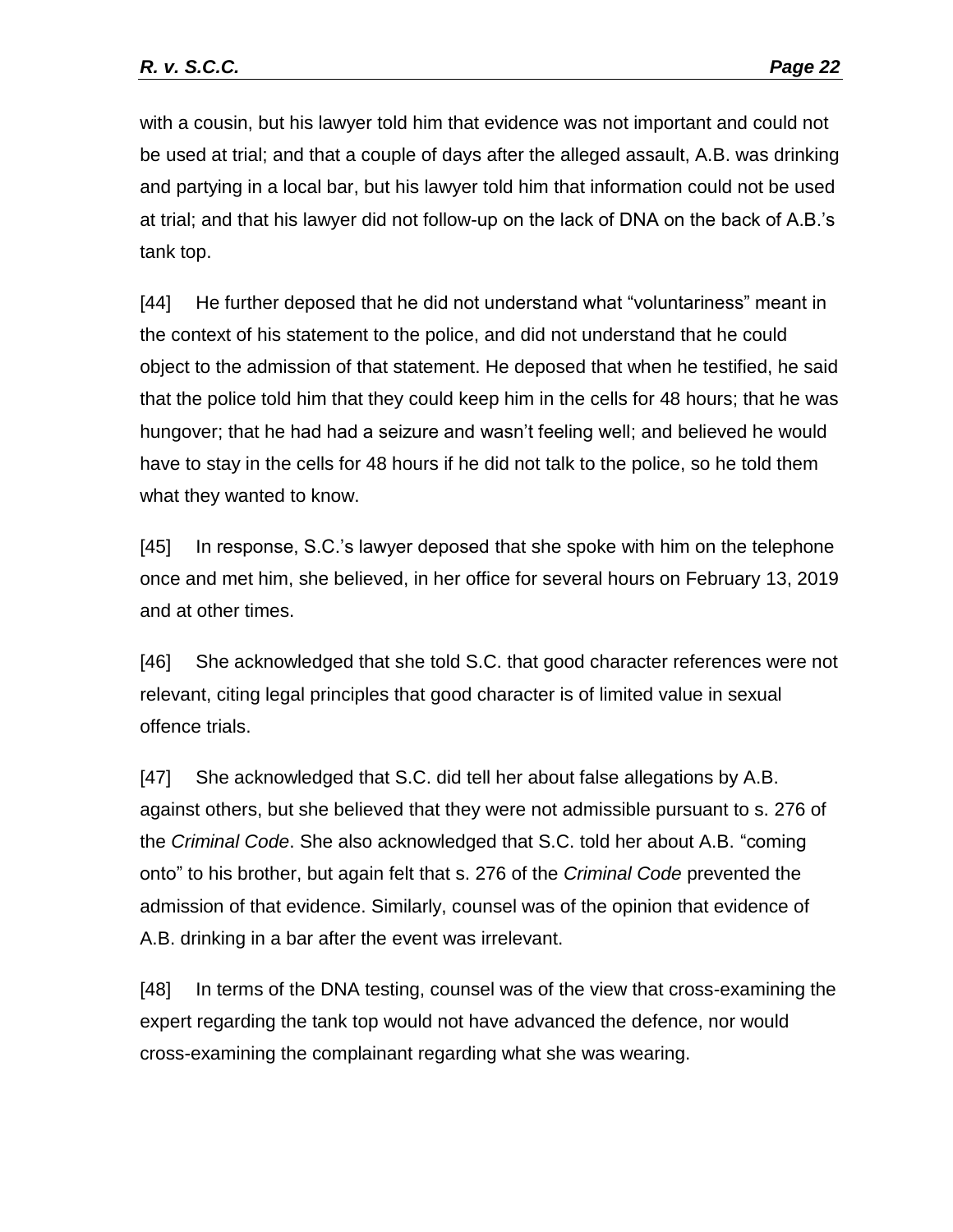[49] The lawyer deposed, in relation to the voluntariness of the statement that:

13. ln response to paragraph 28 of [S.C.]'s Affidavit, I reviewed all the disclosure with [S.C.], including what happened at the police detachment and I did not feel there was sufficient evidence to argue that [S.C.]'s statement was not voluntary. I assessed the grounds to exclude, and I was satisfied that the statement would not have been excluded. I explained to [S.C.] that we could argue that his statement was not voluntary, but based on his answers to my questions, specifically that he felt that he had nothing to hide, I felt it would be determined to be voluntary. [S.C.] provided additional information in court that he did not tell me when I asked him about his statement.

14. In response to paragraph 29 of [S.C.]'s Affidavit, I do recall [S.C.] telling me that he was hungover, tired and did not recall much of what had happened the night before. He also thought he might have suffered a seizure in the morning, but he did not advise the RCMP of this fact. He told me he did not feel threatened and basically told the truth that he did not really remember what happened. He never told me that the police officer told him they could hold him for 48 hours and that he would have to stay in the cells for 2 days if he did not give a statement. What he told me is that the police told him that if he did not provide a penile swab then he would have to wait in the cell until they got a warrant.

[50] S.C.'s evidence was generally consistent with his affidavit. He did not recall a meeting of several hours with his lawyer, only shorter meetings. He testified that he told her that he had had a seizure the morning of his arrest; that he did not feel well; that his memory was uncertain and he could not remember what had happened; and that he felt threatened as the police said they could hold him for 48 hours.

[51] When asked about the alleged conduct of A.B. with his brother, T.J., S.C. said that he had not seen anything himself, except A.B. grabbing T.J.'s arm, or trying to grab him, years ago. No affidavit was filed by T.J. No explanation of the alleged prior conduct was given, except that "she came onto him".

[52] The lawyer testified that the case occurred during a circuit court. She had travelled from Whitehorse to the town where the circuit was being held, and after appearances on April 9, met with S.C. for the trial the next day. She was representing nine clients on the two-day circuit, but only had the one trial.

[53] The lawyer was cross-examined on her notes, and acknowledged that she was aware that notes were very important, however, she agreed that she was not a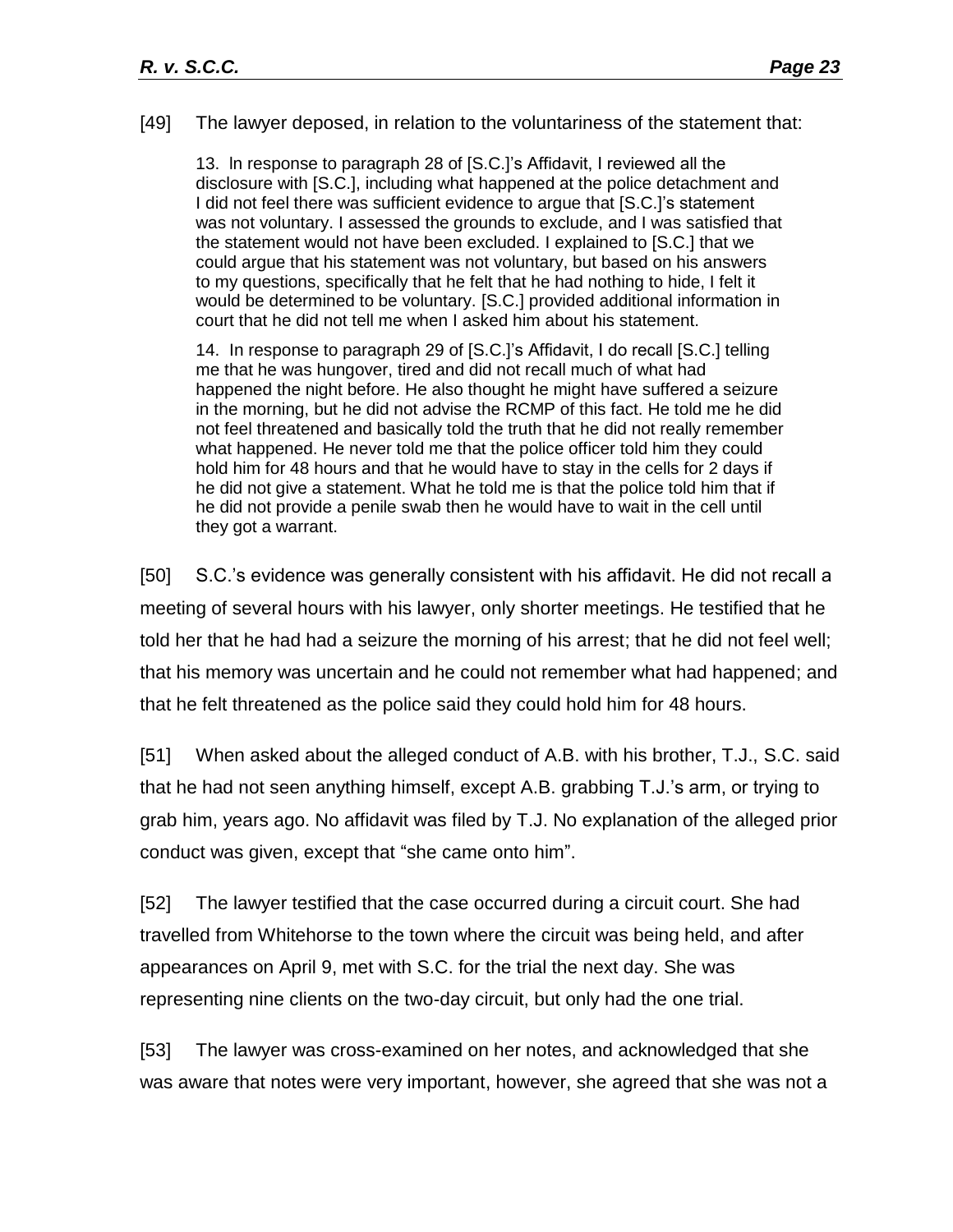good note-taker. She had notes from what appeared to be three client meetings with S.C., but April 9 was the only date recorded in her notes.

[54] She testified that she recalled that S.C. told her that he thought he had a seizure the morning he was arrested. She said she was surprised when he testified at trial that he thought he had no choice but to provide a statement. She testified that he had not told her that previously. In her affidavit, she said that he had not told her that the police said they would hold him for 48 hours; indeed, she re-examined him on this point. However, when reviewing emails to the Crown dated February 7, 2019, in response to a Crown request to provide her position on the voluntariness of the statement, the lawyer said to the Crown:

I cannot admit that his statement was voluntary. If you wish to rely on it, then I presume we will have to do a [*voir dire*] with [Corporal] Stewart. [S.C.] will say he thought he had no choice but to give a statement and he didn't understand his rights. He also suffered a seizure that morning before he was arrested and he claims it affected his ability to recall.

[55] She acknowledged that she had forgotten that email and those instructions.

[56] The Crown sent another email on April 9, 2019, the day before trial, asking about voluntariness, so she knew what witnesses she needed at trial. A response came from counsel for S.C. at 4:23 p.m. that, "I met with my client and we will not be disputing the voluntariness of his statement".

[57] In the lawyer's notes from April 9, there is a reference to "voluntariness" and "Thought had to give it, but also wanted to give it".

[58] Counsel agreed that if a person "thought they had to give a statement", that could affect the voluntariness of the statement. She agreed that there was no reason not to challenge the voluntariness of the statement, and that she was aware that the Crown intended to use it to cross-examine S.C. She thought the trial would have to be adjourned if she challenged the voluntariness of the statement, but S.C. was on bail pending his trial, so that was not a reason to rush forward with the trial. She said the decision not to contest voluntariness on April 9 was rushed. She acknowledged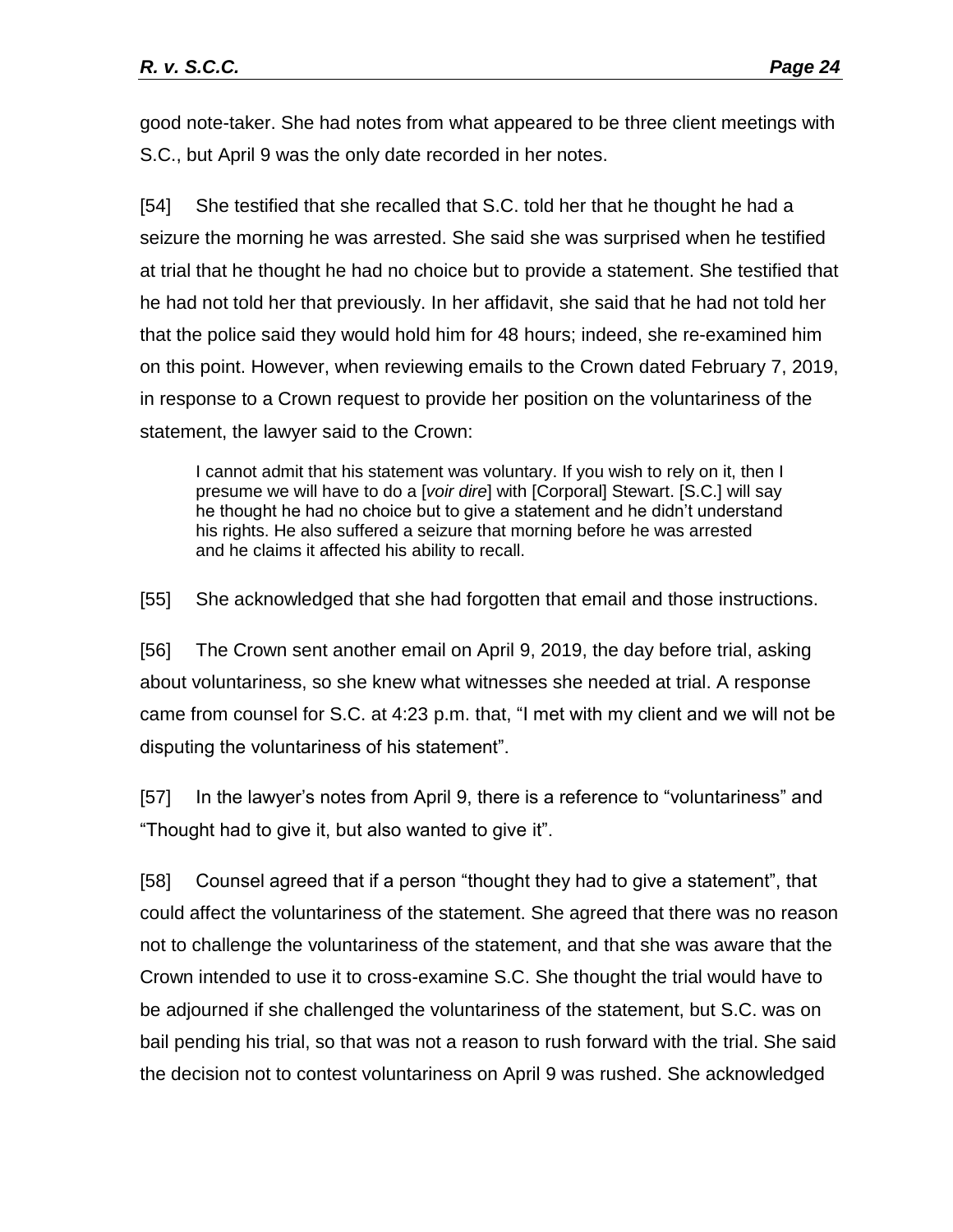that the reasons for challenging the voluntariness of the statement in her February 7 email were the same as what S.C. testified at trial.

## <span id="page-24-0"></span>**The Failure to Hold a** *Voir Dire*

[59] I address this ground first, as in my view, the trial judge erred in failing to hold a *voir dire*. The error cannot be cured by the application of s. 686(1)(b)(iii) of the *Criminal Code*, and I would order a new trial on that basis.

## <span id="page-24-1"></span>**Admission of S.C.'s statement to the police**

# **Legal Framework of the Confessions Rule**

<span id="page-24-2"></span>[60] It is trite law that an out-of-court statement by an accused person to a person in authority is not admissible at trial unless and until the Crown proves, beyond a reasonable doubt, that the statement is voluntary. *R. v. Hodgson*, [1998] 2 S.C.R. 449 at paras. 12, 29. A statement is voluntary when it is given without fear of prejudice or hope of advantage, and is the product of an operating mind: *Hodgson* at para. 15.

[61] In *Hodgson*, the Court discussed the notion of trial fairness in the context of the confessions rule, quoting the following, at para. 22:

…More recently, McLachlin J. in *R. v. Hebert*, [1990] 2 S.C.R. 151, at p. 173 specifically linked the confessions rule to fundamental notions of fairness and the principle that accused persons should not be conscripted to provide evidence against themselves. She put it in this way:

. . . one of the themes running through the jurisprudence on confessions is the idea that a person in the power of the state's criminal process has the right to freely choose whether or not to make a statement to the police. This idea is accompanied by a correlative concern with the repute and integrity of the judicial process. This theme has not always been ascendant. Yet, its importance cannot be denied. It persists, both in Canadian jurisprudence and in the rules governing the rights of suspects in other countries.

[62] The Court in *Hodgson* considered when a trial judge needs to hold a *voir dire* of their own motion, and the role of the appellate court when a *voir dire* is not held:

41 The trial judge has a duty "to conduct the trial judicially quite apart from lapses of counsel": see *R. v. Sweezey* (1974), 20 C.C.C. (2d) 400 (Ont.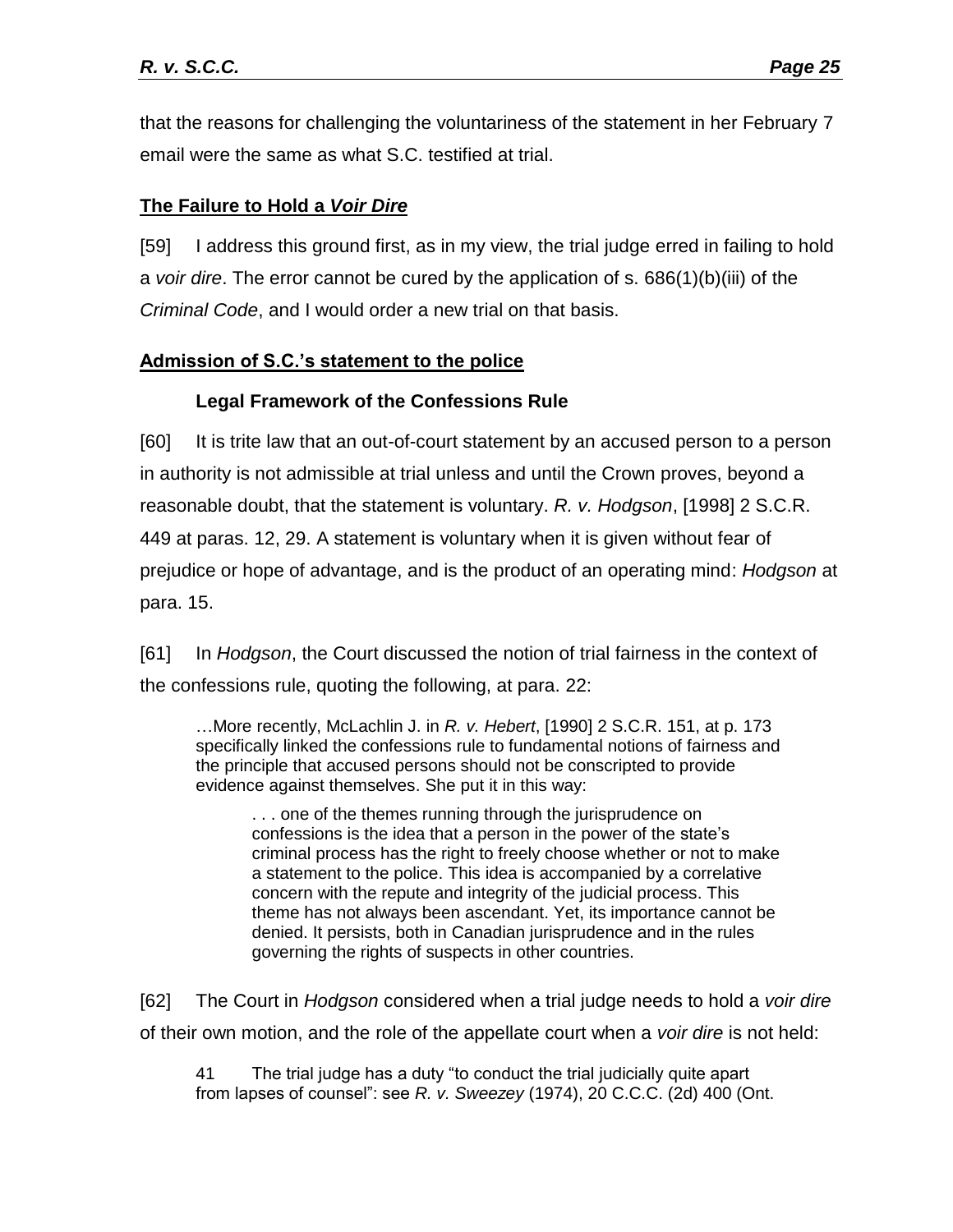C.A.), at p. 417. This includes the duty to hold a *voir dire* whenever the prosecution seeks to adduce a statement of the accused made to a person in authority: see pp. 417-18. However, where the defence has not requested a *voir dire* and a statement of the accused is admitted into evidence, the trial judge will only have committed reversible error if clear evidence existed in the record which objectively should have alerted him or her to the need for a *voir dire* notwithstanding counsel's silence. Thus, the test for holding a *voir dire* is assessed by an appellate court's objective review of the evidence in the record to determine whether something should have triggered the trial judge's obligation to conduct an inquiry. This test is different from the test applicable on the *voir dire*, which requires the trial judge to undertake an examination of the reasonable belief of the accused and the circumstances surrounding the making of the statement to determine both whether the receiver is a person in authority and whether the statement was made voluntarily.

…

44 Specifically, the reasoning in [*Erven v. The Queen*, [1979] 1 S.C.R. 926], with which I agree, has two implications for the present case. First, the requirement that a *voir dire* be held cannot be founded upon the presence of evidence which is conclusive of the very issue to be examined on the *voir dire*. Second, a *voir dire* is required in respect of any statement made by an accused person to a "person in authority". See *Erven*, *supra*, at p. 931. Thus, given the highly prejudicial nature of confession evidence, the trial judge has an obligation to hold a *voir dire* of his or her own motion, notwithstanding the absence of any request by counsel, wherever the Crown seeks to adduce a statement made by an accused to a person in authority. Clearly, counsel for the accused may waive the *voir dire*. Once the waiver is given, it is unnecessary to hold the *voir dire*.

45 However, the trial judge's obligation is triggered only where the evidence makes the need for a *voir dire* clear. Evidence which clearly demonstrates that the receiver of the statement made by the accused was closely connected to the authorities should alert the trial judge to hold a *voir dire*. This evidence progresses along a spectrum. That is, where the receiver of the statement is a "conventional" person in authority, such as a police officer or prison guard, the trial judge clearly has an obligation to proceed to a *voir dire*. In such a case, the connection to the authorities is readily apparent. Similarly, where the evidence clearly discloses a close connection between the receiver of the statement and the authorities which indicates that the receiver was, in the circumstances, acting as a person in authority, this may be sufficient to trigger the trial judge's obligation to hold a *voir dire*.

[Emphasis added.]

[63] Thus, whenever a statement to a person in authority is tendered by the Crown, a trial judge has the obligation to hold a *voir dire* to determine voluntariness, even if one is not requested—unless there is a waiver of the *voir dire* by the defence.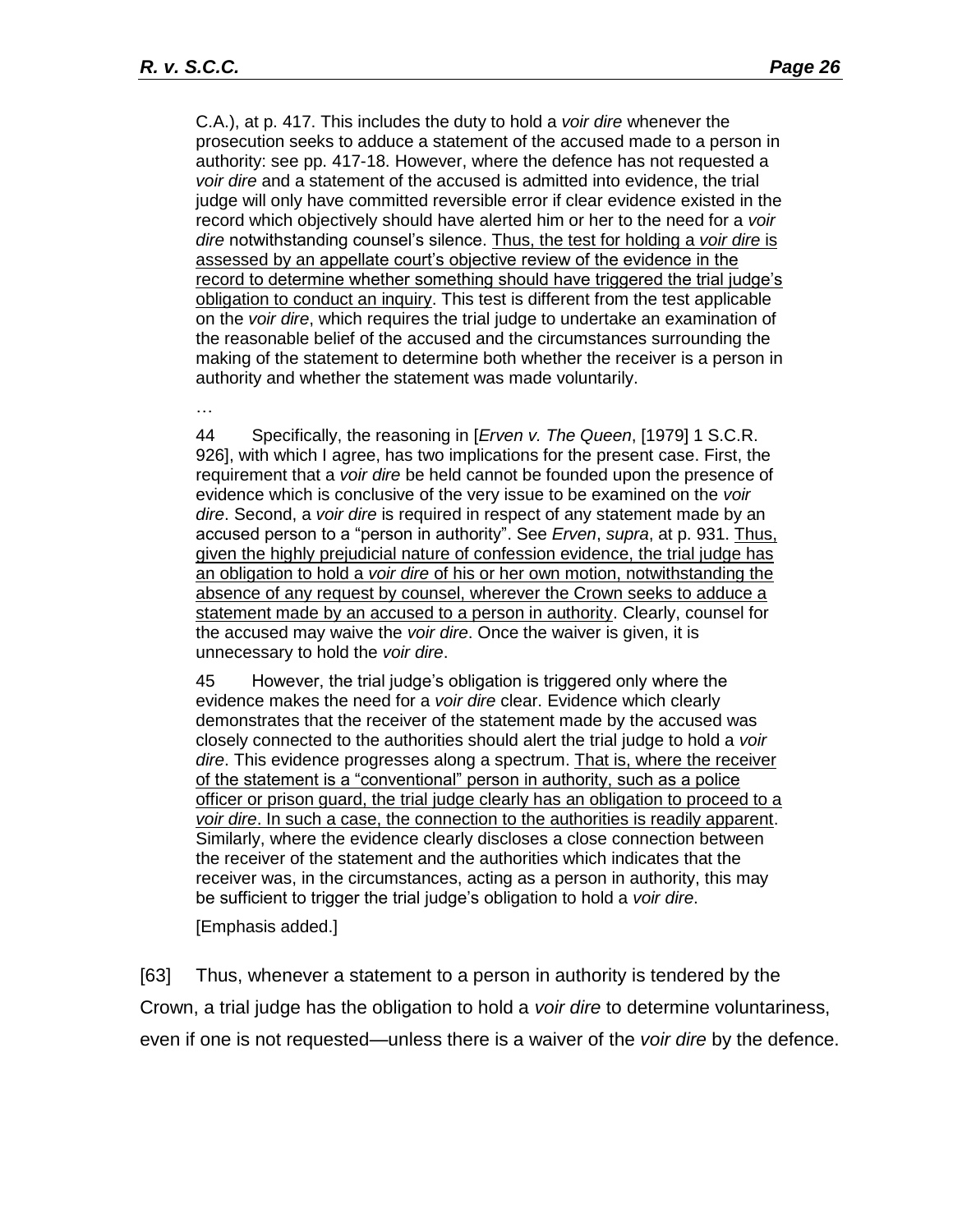[64] On appellate review, reversible error based on the failure to hold a *voir dire*  occurs only when clear evidence existed that objectively should have alerted the judge to the need for a *voir dire*, notwithstanding defence counsel's silence. The appellate court conducts an objective review of the evidence to determine whether something should have triggered the trial judge's obligation to conduct an inquiry. In cases such as this one, where it is said that the defence waived the necessity of a *voir dire* in advance of the trial and obviated the need for a voluntariness enquiry, the failure to hold a *voir dire* will amount to reversible error if the waiver was not valid.

#### **Discussion**

<span id="page-26-0"></span>[65] The day prior to the trial, defence counsel advised the Crown that the *voir dire* with respect to voluntariness would be waived. In my view, this was not a proper waiver, as discussed below.

[66] The Crown did not tender the statement as part of her case, but kept it in her pocket to use during cross-examination if S.C. testified. The trial judge was not told of the waiver of voluntariness until after cross-examination was concluded. The moment cross-examination commenced in relation to that statement, the trial judge had an obligation to stop the proceedings and declare a *voir dire*, or at the very least, be satisfied that there was a clear and unequivocal waiver of the *voir dire*. He did not. S.C. testified to a number of things that were "red flags" in relation to the issue of voluntariness. He said that he had had a seizure that morning and his memory was "wiped". He said he did not remember what happened. He thought he had to give a statement or he would be held for 48 hours. He was not feeling well and did not want to be held for 48 hours; he wanted to go home. He told the police what he thought they wanted to hear so he could go home. The evidence of S.C. should have alerted the trial judge of the need to declare a *voir dire* and assess the voluntariness of the statement.

[67] In my view, when the record is viewed objectively, there is clear evidence for this Court to determine that the evidence of S.C. should have triggered the trial judge's obligation to conduct an inquiry. Had he done so, he would have been told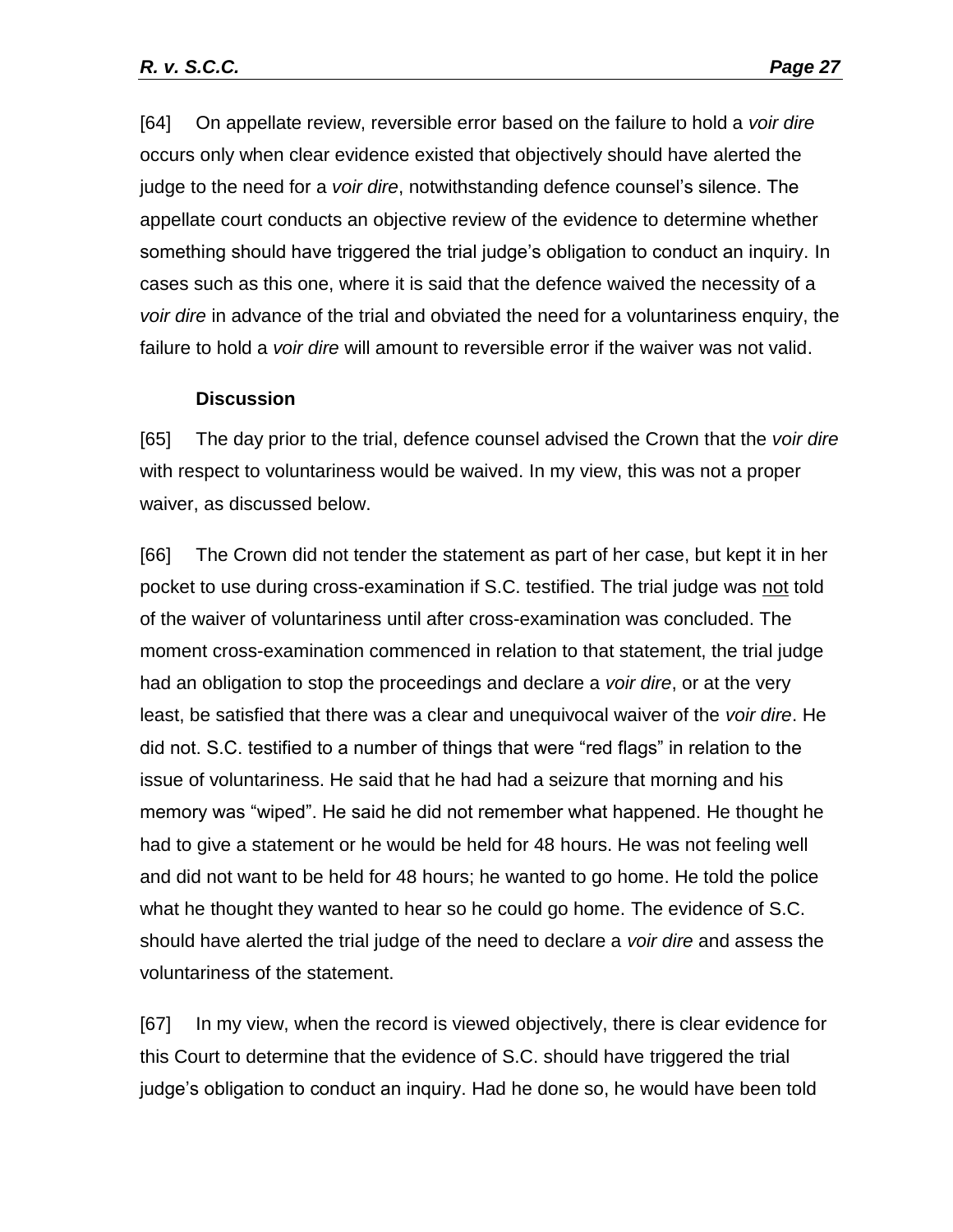that the defence advised the Crown prior to the trial that it was waiving the necessity of a voluntariness *voir dire*. At that point, in light of S.C.'s evidence, the judge was required to satisfy himself that the waiver was valid.

[68] On the evidence before this Court, including the record, affidavits and testimony, it appears that counsel should not have waived the voluntariness of the statement. In her email of February 7, defence counsel advised the Crown the basis on which she thought the statement was not voluntary (why she would disclose this to the Crown is unclear). Counsel acknowledged in her evidence that she forgot the contents of that email, as in her affidavit she attested that S.C.'s evidence surprised her—when, in fact, much of it is outlined in the email. Nothing had changed between February and April when she made the admittedly rushed decision to waive voluntariness.

[69] Given the potential for S.C.'s statement to have been improperly admitted, and the effect on the credibility findings of the trial judge, even if the waiver had been appropriate when it was made, it fell by the wayside when S.C. testified. As noted above, S.C.'s evidence at trial raised sufficient red flags that the judge, the Crown, and defence counsel all should have been alive to the fact that voluntariness of the statement was very much in issue.

[70] In my opinion, the statement should not have been referred to, or admitted, without the benefit of a *voir dire* to assess voluntariness. In my view, it was clear from S.C.'s evidence during the trial, that there was a live issue with respect to the voluntariness of his statement to the police and the purported waiver of the necessity to hold a *voir dire* was invalid.

[71] Normally, credibility findings are the sole domain of the trial judge, and given considerable deference. Here, however, the judge, in his reasons, based his finding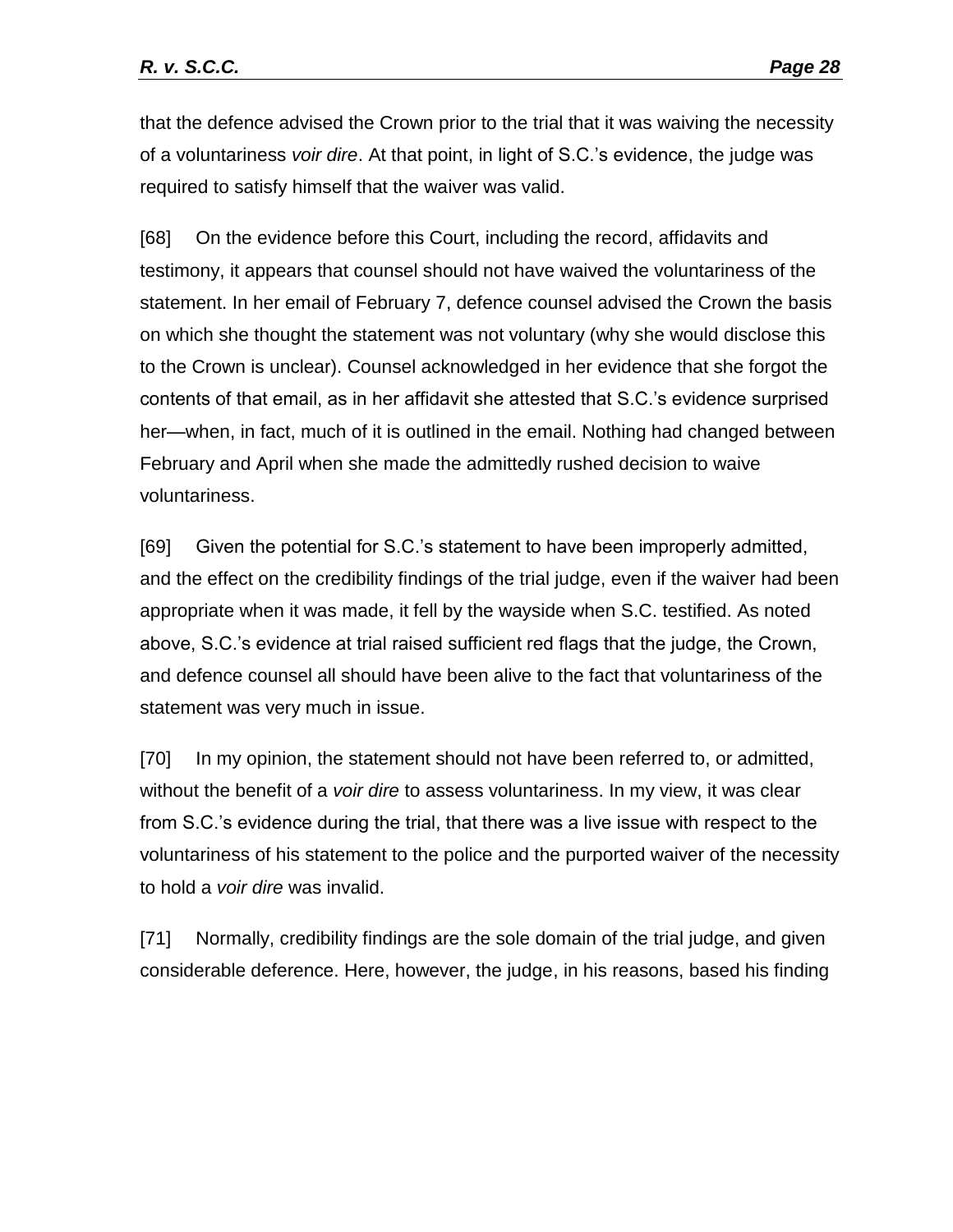that S.C. was not credible in large part based on the cross-examination of S.C. on his statement to the police:

[12] S.C. testified on his own behalf. He indicated that he had "hung out" with [A.B.] on as many as 25 occasions during the year prior to that event. His telling of the night's events is quite different.

[13] After inviting [A.B.] over to his house, the two began drinking, were talking about relationships while playing cards in the kitchen, and then started to watch a movie in the bedroom. They started kissing. Pretty soon their pants were off and they were having intercourse, but both suddenly stopped as they both apparently had the same simultaneous epiphany that this was "wrong". He then went to the living room and fell asleep.

[14] S.C. is of the view that he then must have had a seizure due to his excessive alcohol consumption. He came to this conclusion because when he woke up, he did not know where he was and had no recollection of the night before, "My memory was wiped".

[15] The next thing S.C. knew, the police were at his house. He subsequently gave video statement to the police which was "inaccurate" because his memory was not yet fully restored. He failed to mention anything about a seizure to the police.

[16] S.C. says on the one hand, he thought she was consenting, then "I would never do something like this", that is, have sex with his cousin. He never discussed having sex with [A.B.]. "[A.B.] never stopped me".

[17] While S.C.'s memory was faulty upon awakening, he was sure his current memory is accurate. When asked whether he ejaculated on [A.B.], he said, "No", "Don't know", "Maybe". He did not remember the event accurately when speaking with the police because he was, "Too ashamed. As far as I remember, I did not put my penis inside her. I was scared, so I told the police I might've done it."

[18] The version of events related by S.C. was garbled, confused, illogical, and essentially incapable of belief.

[72] The reasons for judgment demonstrate that the trial judge relied on S.C.'s

statement when he assessed, and rejected, S.C.'s evidence as not credible.

## **Application of the Curative Proviso**

<span id="page-28-0"></span>[73] I have concluded that the trial judge erred when he failed to declare a *voir dire* and assess voluntariness. The Crown, however, seeks to invoke s. 686(1)(b)(iii) to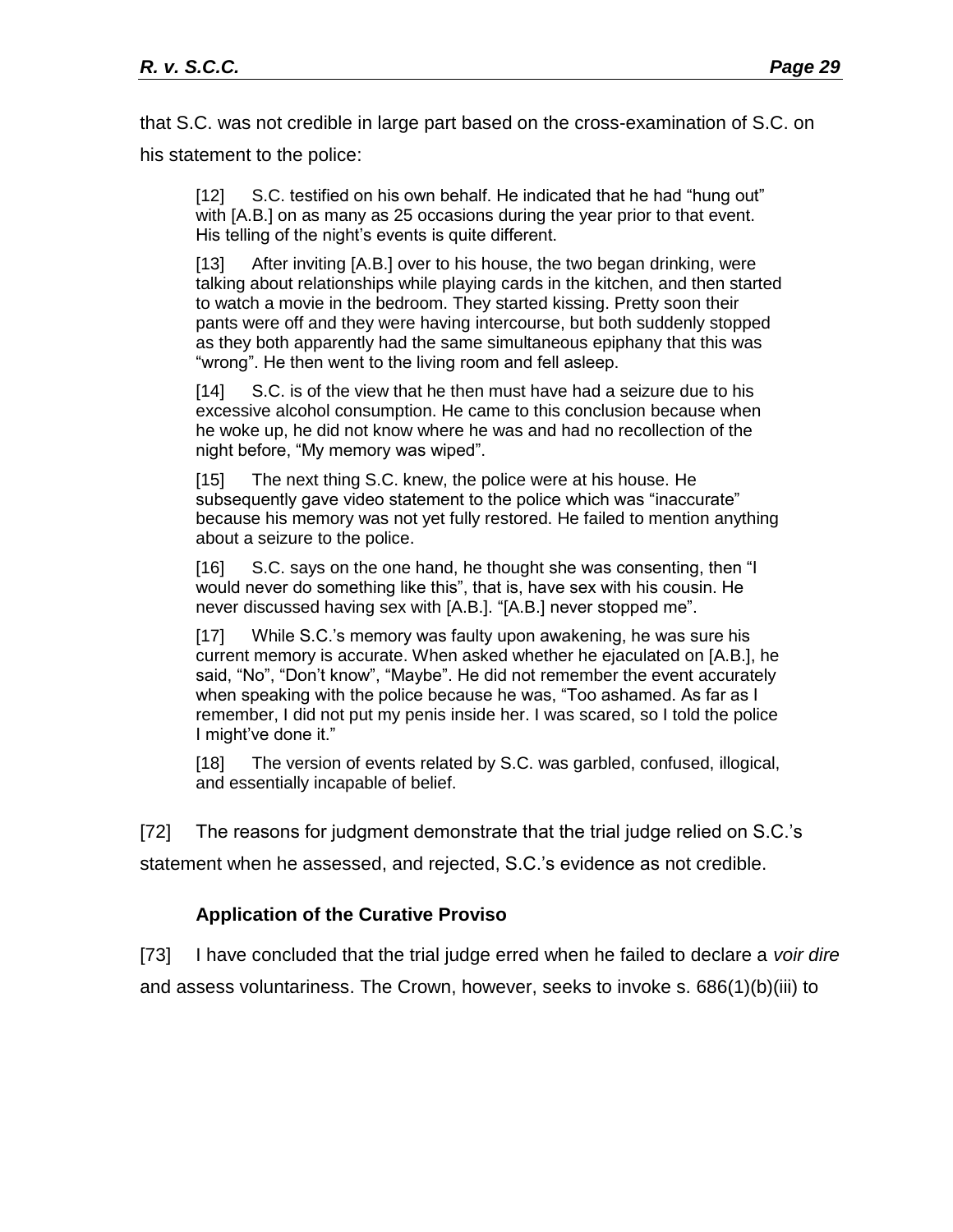…

…

dismiss the appeal on the basis that admitting the statement did not result in a substantial wrong or miscarriage of justice:

686 (1) On the hearing of an appeal against a conviction or against a verdict that the appellant is unfit to stand trial or not criminally responsible on account of mental disorder, the court of appeal

(b) may dismiss the appeal where

(iii) notwithstanding that the court is of the opinion that on any ground mentioned in subparagraph (a)(ii) the appeal might be decided in favour of the appellant, it is of the opinion that no substantial wrong or miscarriage of justice has occurred, or

[74] In order to invoke the curative proviso, the Crown must show there is no "reasonable possibility that the verdict would have been different had the error ... not been made": *R. v. Sekhon*, 2014 SCC 15 at para. 53.

[75] In *R. v. Van*, 2009 SCC 22 at para. 34, the Court clarified the two categories of error where s. 686(1)(b)(iii) applies:

- a. harmless or minor errors that could not have had any impact on the verdict; and
- b. serious errors that would justify a new trial, but for the fact that the evidence against the accused is so overwhelming that any other verdict would have been impossible to obtain.

[76] In determining whether an error falls into the first category, the overriding question is whether the error, on its face or in its effects, was so minor, so irrelevant to the ultimate issue, or so clearly non-prejudicial, that no reasonable judge or jury could possibly have rendered a different verdict if the error had not been made: *Van* at para. 35.

[77] The second category of error arises where "the evidence against an accused is so overwhelming that conviction is inevitable or would invariably result". This is a higher standard than beyond a reasonable doubt, which reflects the fact that it is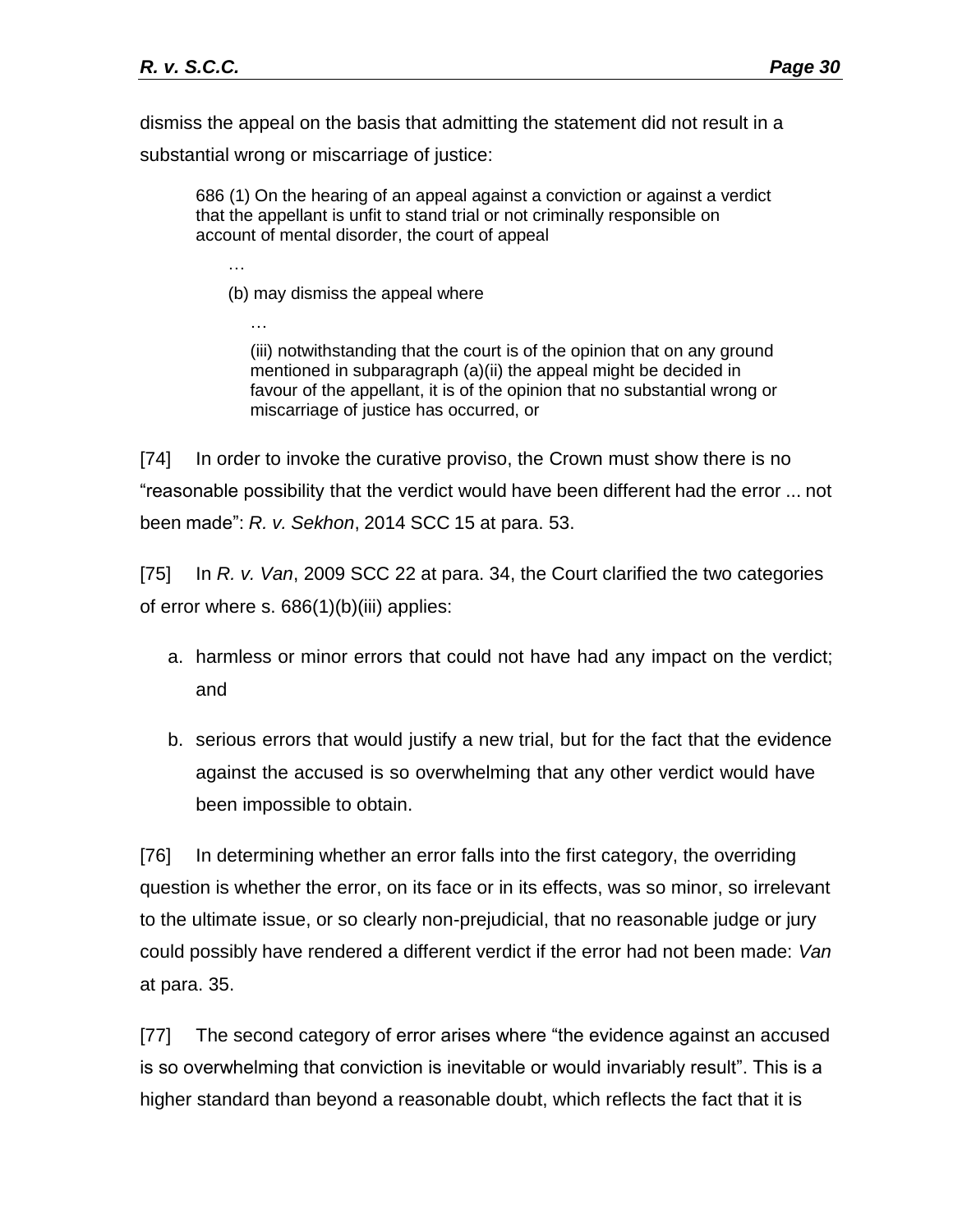difficult for an appellate court to consider retroactively the effect that an error of law could reasonably have had on the outcome. This is particularly true when considering a jury trial where no detailed findings of fact will have been made. See *R. v. Trochym*, 2007 SCC 6 at para. 82.

[78] Where credibility is a central issue in the case and it is improperly undermined, appellate courts are reluctant to apply the curative proviso: *R. v. Eshghabadi*, 2008 BCCA 163 at para. 15.

[79] S.C.'s statement to the police was incorrectly admitted into evidence. The statement was used against S.C. on the central issue—the assessment of his credibility. Thus, it cannot be said that, "there is no reasonable possibility that the verdict would have been different had the error …not been made". As a result, it cannot be said there was no substantial wrong or miscarriage of justice, and the curative proviso cannot be applied.

[80] I would allow the appeal on the basis that the trial judge erred in failing to declare a *voir dire* to determine the voluntariness of S.C.'s statement, and would order a new trial.

## <span id="page-30-0"></span>**Grounds of Appeal in Relation to the Trial Judge's Reasons**

[81] Appellate courts have often been reminded not to embark on a technical search for error in the trial judge's reasons for judgment. Reasons are to be considered in context and applying a functional approach: *R. v. G.F.*, 2021 SCC 20 at para. 5.

[82] S.C. raises four issues in relation to the reasons for judgment. In my view, these issues overlap, and I will address them together.

[83] The context in which to consider the reasons include that counsel argued that if A.B. did not consent to sexual activity, then S.C. had a mistaken belief in communicated consent. In my view, mistaken belief in communicated consent did not arise on the evidence in this case. A.B. testified that she did not consent; S.C.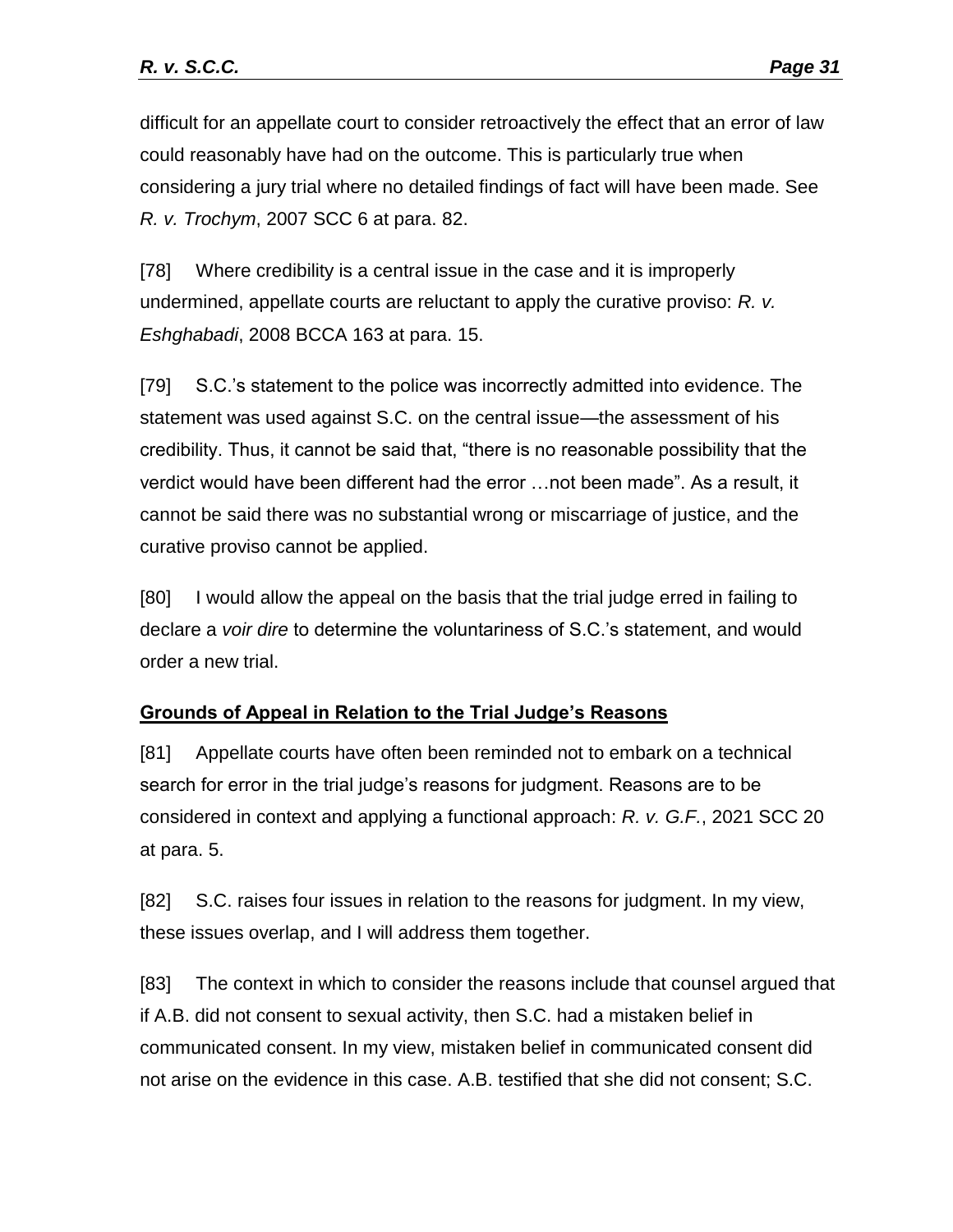testified that she did consent. However, defence counsel raised mistaken belief in communicated consent in submissions, and the judge addressed the issue. His manner of approaching the issue is alleged to be in error.

[84] S.C. submits that the trial judge erred in concluding at paras. 19 and 20:

[19] I accept the version of events as depicted by [A.B.] as credible and believable.

[20] Nevertheless, having made that finding [that A.B. was credible], even on S.C.'s version of the events, there is nothing in what he relates that could be taken to constitute consent on [A.B.]'s part. He took no steps to ascertain that she was consenting.

[Emphasis added.]

[85] S.C. submits that the judge placed the onus on S.C. to establish consent. At first blush, the paragraph does appear to have that effect. However, when considered in context, the reasons can be read as the judge addressing the issue of consent first, at para. 19. Once he accepted A.B.'s evidence that she did not subjectively consent, and rejected that of S.C., he then turned to the issue of mistaken belief in communicated consent, which does require evidence of reasonable steps to ascertain consent: *Criminal Code*, s. 273.2(b). Thus, when paras. 19 and 20 are read together, one could read the reasons as the judge addressing consent in para. 19 and mistaken belief in communicated consent in para. 20, and therefore did not commit the error of placing an onus on S.C. to establish consent.

[86] S.C. submits that in para. 20, the judge misunderstood the issue of actual or subjective consent on the part of A.B. The judge did not refer to or consider S.C.'s evidence that A.B. "kissed [him] back" and that she removed her own pants in advance of sexual intercourse, which was some evidence that A.B. may have subjectively consented. He accepted the evidence of A.B. without referring to the evidence of S.C. on the issue of A.B.'s subjective consent. The judge instead considered S.C.'s evidence as a whole, and concluded that his evidence was not capable of belief, and by implication, rejected S.C.'s evidence in relation to A.B.'s subjective consent.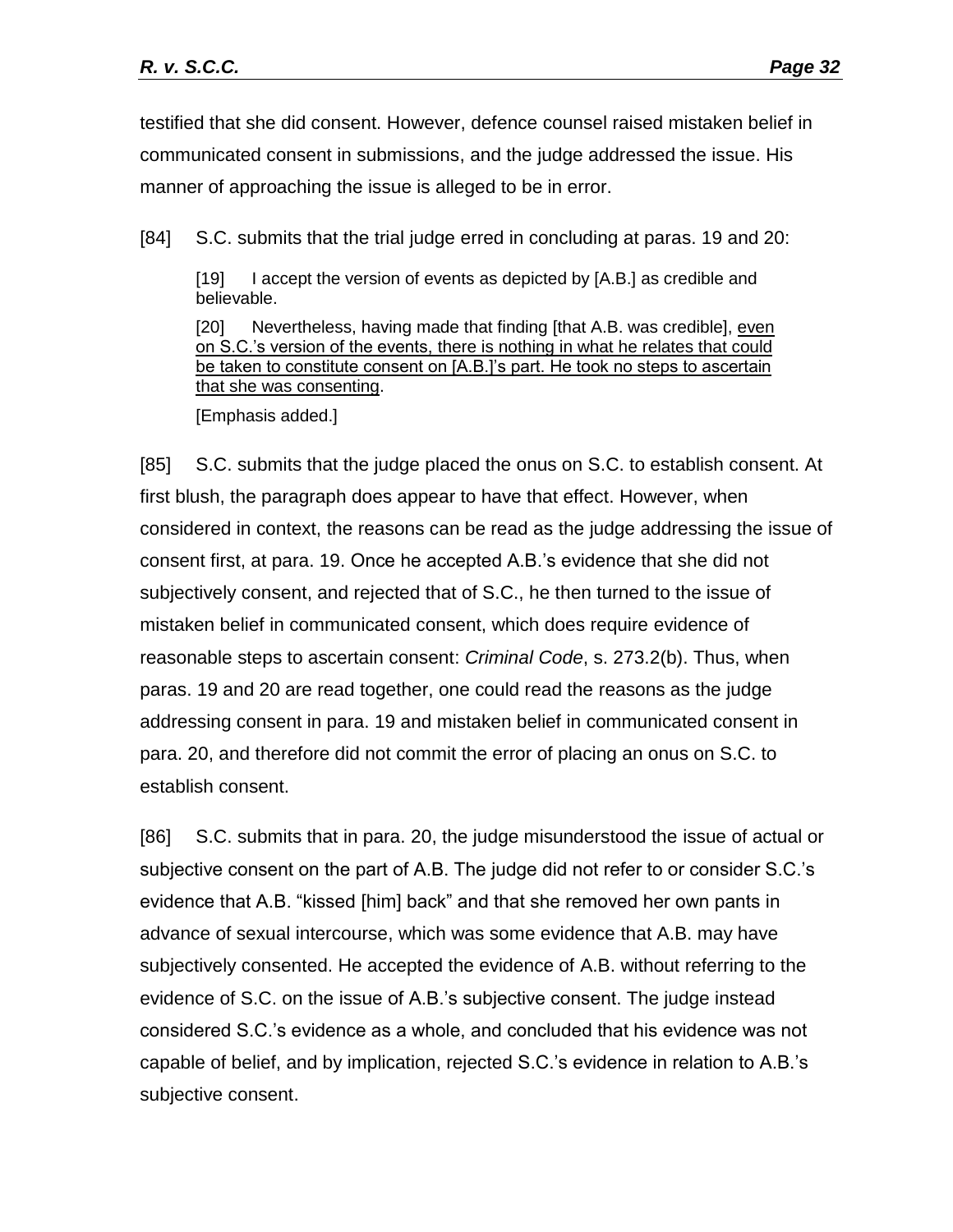[87] While the trial judge's reasons are not as clear as they could be on the issue of consent, he accepted the evidence of A.B., and her evidence was clear that she did not consent to sexual activity. I do not find that the trial judge made a discrete error in failing to refer to S.C.'s evidence in relation to consent by A.B. It would have been preferable for the judge to refer to the evidence of S.C., but when the reasons are read as a whole, it cannot be said that he committed a reversible error in this regard.

[88] Next, S.C. submits that the judge failed to apply the proper burden of proof. He submits that is demonstrated in para. 20 of the reasons for judgment, as set out above.

[89] This ground of appeal is raised above, and simply framed differently as a separate ground. S.C. does not have to point to evidence that he took reasonable steps to ascertain that A.B. was consenting, unless he is relying on a mistaken belief in communicated consent: s. 273.2(b). Here, S.C., (erroneously, in my view), through his counsel's submissions, did rely on a mistaken belief in communicated consent. As noted above, the trial judge accepted the evidence that A.B. did not consent, and did not find S.C. credible. He then turned to the issue of mistaken belief in communicated consent. I concluded that, while not particularly well worded, the trial judge did not make a reversible error. Similarly, I see no basis for finding that the trial judge failed to apply the correct burden of proof when the reasons are read functionally and contextually, as a whole.

[90] Next, S.C. submits that the trial judge misapprehended his evidence at para. 16:

[16] S.C. says on the one hand, he thought she was consenting, then "I would never do something like this", that is, have sex with his cousin. He never discussed having sex with [A.B.]. "[A.B.] never stopped me".

[91] S.C. argues that he did not say that he would never have sex with his cousin. Second, S.C. did not say that A.B. "never stopped [him]" was a basis for inferring a mistaken belief in communicated consent.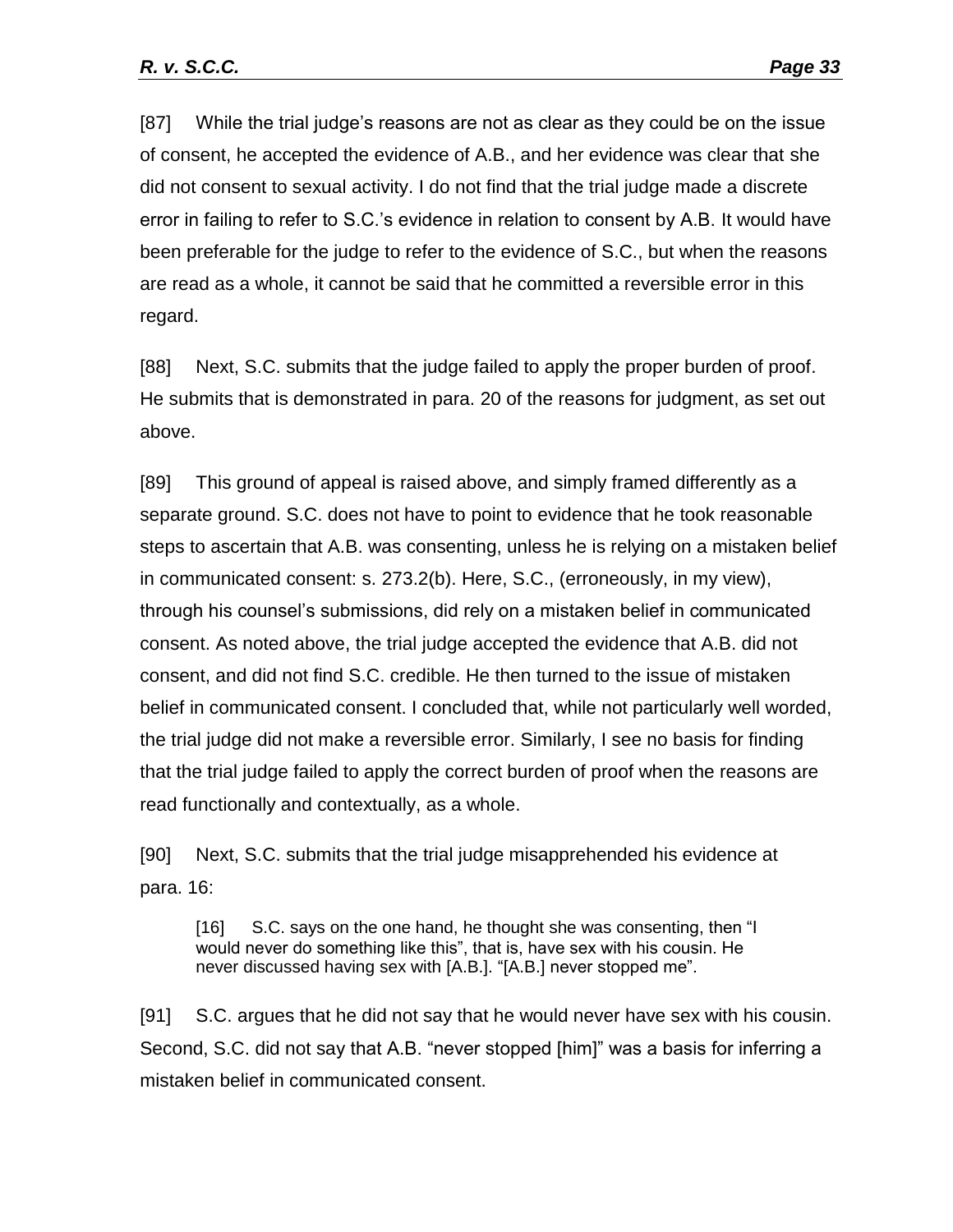[92] In addition, S.C. also says that the judge misapprehended his evidence as demonstrated in para. 17 of the reasons.

[17] While S.C.'s memory was faulty upon awakening, he was sure his current memory is accurate. When asked whether he ejaculated on [A.B.], he said, "No", "Don't know", "Maybe". He did not remember the event accurately when speaking with the police because he was, "Too ashamed. As far as I remember, I did not put my penis inside her. I was scared, so I told the police I might've done it."

[93] The Crown concedes that the trial judge did misapprehend some of S.C.'s evidence. The Crown agrees that the judge "summarily expressed" S.C.'s evidence, however, it submits that the misapprehension was not a material one. In light of my conclusion with respect to S.C.'s statement, it is not necessary to parse the reasons for error, as the misapprehension affected the judge's assessment of S.C.'s evidence, and was closely linked with his statement to the police.

#### <span id="page-33-0"></span>**Ineffective Assistance of Counsel**

[94] I have already addressed the issue arising from the waiver of a *voir* dire. It is not necessary to determine if the waiver of the voluntariness of the statement is sufficiently egregious to amount to ineffective assistance of counsel. However, the fact of the waiver does not assist the Crown in establishing its burden to invoke s. 686(1)(b)(iii).

[95] I will address the remaining issues as listed by S.C.:

#### **i. Good character references**

<span id="page-33-1"></span>[96] S.C.'s lawyer advised him that good character references were not helpful. In my view, she did not give incorrect advice. The law is well-settled that in cases of sexual assault, good character references have little weight: *R. v. Profit*, [1993] 3 S.C.R. 637.

## <span id="page-33-2"></span>**ii. Alleged prior false allegations of sexual assault by A.B. with respect to other people**

[97] S.C.'s lawyer advised him that such allegations were not admissible pursuant to s. 276 of the *Criminal Code*. Generally, such evidence is inadmissible, either as a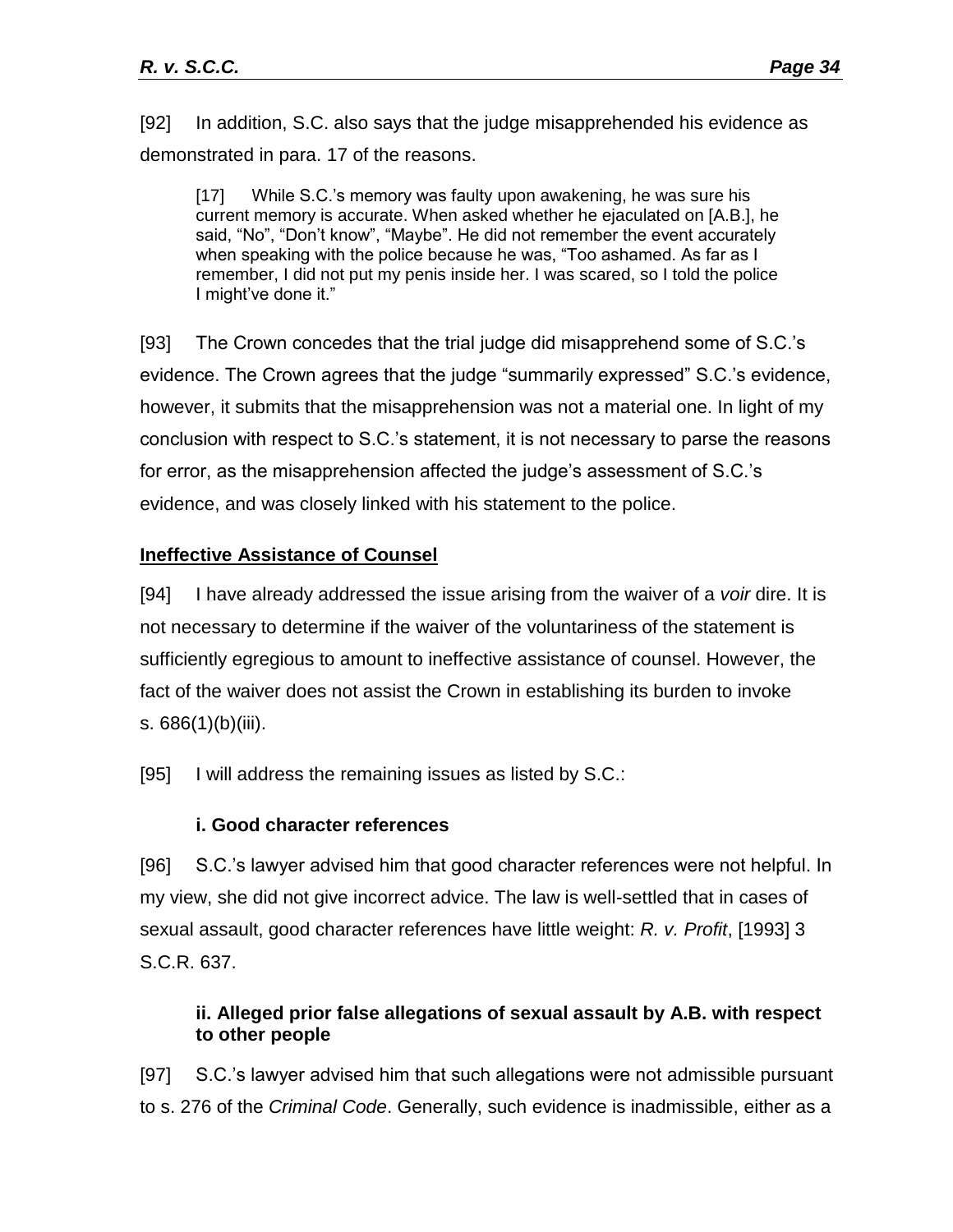result of the application of s. 276 of the *Code*, or the collateral facts rule of evidence. However, the evidence may be relevant in some circumstances, such as those set out in *R. v. Riley* (1992), 11 O.R. (3d) 151 (C.A.) at 154–155:

The only legal basis of which we are aware that would justify the crossexamination of this complainant along the lines suggested would be in order to lay the foundation for a pattern of fabrication by the complainant of similar allegations of sexual assault against other men. This should not be encouraged unless the defence is in a position to establish that the complainant has recanted her earlier accusations or that they are demonstrably false.

[98] S.C.'s lawyer did not investigate the allegations in order to rule out their relevance. However, on appeal, no fresh evidence was tendered to support such allegations. Had there been relevant evidence available, it should have been tendered to support the allegation of ineffective assistance of counsel.

## **iii. Allegations that A.B. "came onto" S.C.'s brother, T.J.**

<span id="page-34-0"></span>[99] The evidence was tendered to address the issue of A.B.'s credibility with respect to her statement that one of the reasons she did not consent to sexual activity was because S.C. was her cousin. T.J. is also her cousin. That evidence was potentially admissible on that point, and not necessarily excluded by s. 276. The evidence was apparently not tendered for the inference that A.B. was more likely to have consented, or was less worthy of belief, but to present a challenge to her evidence regarding consent. S.C.'s lawyer should have investigated the allegation in order to determine if the evidence was "capable of being admissible", instead of simply concluding it was not admissible. However, on appeal, there was no admissible evidence supporting any activity with A.B. and T.J. other than S.C.'s evidence that he saw A.B. grab T.J.'s arm or grab at him some time ago. That evidence is irrelevant. No affidavit was filed from T.J. that supported the allegations by S.C. that A.B. "came onto T.J.".

[100] I note that the issue on appeal is not whether the evidence was admissible at trial, or even whether it was "capable of being admissible", but whether defence counsel should have conducted further inquiries.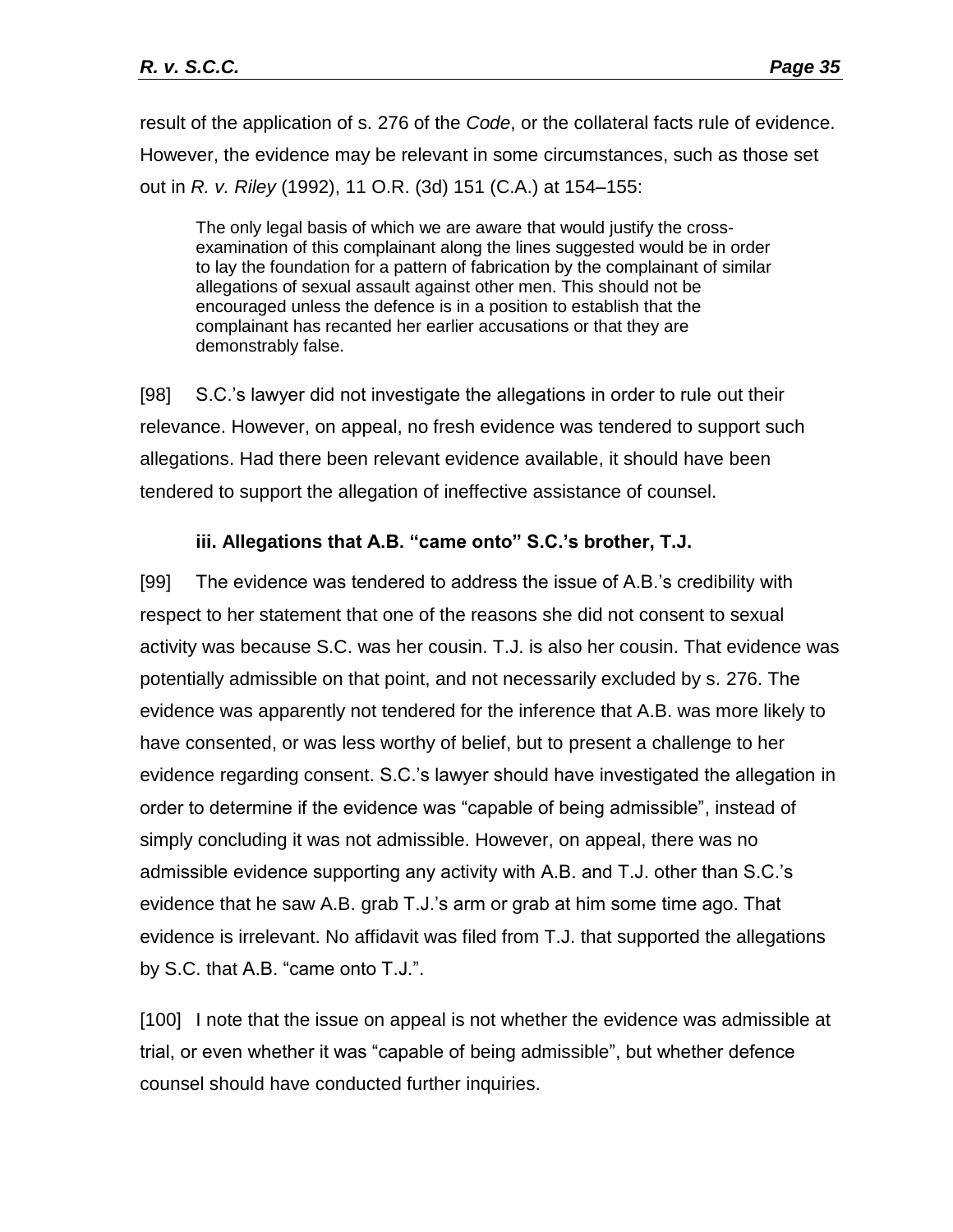#### <span id="page-35-0"></span>**iv. That A.B. was seen drinking and partying shortly after the alleged sexual assault**

[101] In my view, counsel for S.C. was correct when she concluded that evidence was irrelevant.

## <span id="page-35-1"></span>**v. Failing to consult with the DNA expert with respect to testing A.B.'s tank top**

[102] A.B. testified that S.C. ejaculated on her back. S.C.'s lawyer made unsuccessful efforts the day of the trial to speak with the DNA expert regarding whether the back of A.B.'s tank top had been tested for S.C.'s DNA. As noted, the front of the top had been tested. The absence of evidence permitted counsel to argue that there was no evidence that S.C. had ejaculated on her back. She did not know if a test had occurred, and if so, whether it was positive but not mentioned in the report. In this instance, counsel concluded that it was better to have an absence of evidence rather than risk positive evidence being uncovered. She was not wrong in that regard.

# **vi. Cross-examination and closing submissions**

<span id="page-35-2"></span>[103] S.C. submitted that counsel failed to cross-examine A.B. on inconsistencies between her trial evidence and her statement to the police. No examples were provided.

[104] In terms of closing submissions, S.C. submits that defence counsel "applauded the complainant's evidence as believable". In fact, the final submission was as follows:

And I mean admittedly, [A.B.] was quite convincing in her evidence. Her recollection was quite good on some things, but in my submission it was maybe too convincing – or too good in some areas, and she was very vague in other areas in her recollection, which is, in my submission, because of the amount of alcohol. And it's just dangerous to accept certain parts of her evidence when there's – she's very vague about other parts of her evidence.

[105] The final submission did not applaud the complainant's evidence as believable, but pointed out flaws in the evidence in an effort to undermine the reliability of the testimony.